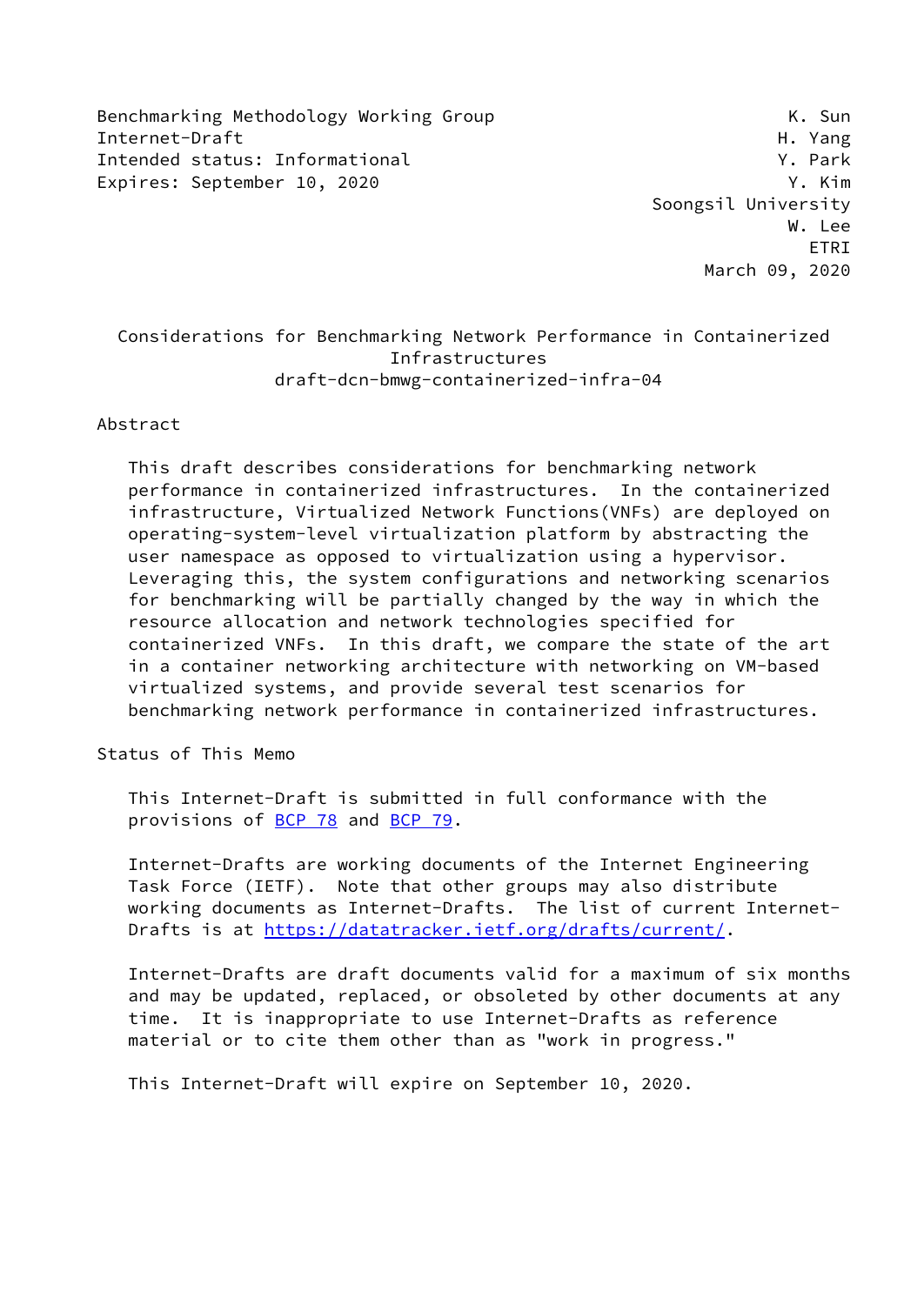## <span id="page-1-1"></span>Internet-Draft Benchmarking Containerized Infra March 2020

#### Copyright Notice

 Copyright (c) 2020 IETF Trust and the persons identified as the document authors. All rights reserved.

This document is subject to **[BCP 78](https://datatracker.ietf.org/doc/pdf/bcp78)** and the IETF Trust's Legal Provisions Relating to IETF Documents [\(https://trustee.ietf.org/license-info](https://trustee.ietf.org/license-info)) in effect on the date of publication of this document. Please review these documents carefully, as they describe your rights and restrictions with respect to this document. Code Components extracted from this document must include Simplified BSD License text as described in Section 4.e of the Trust Legal Provisions and are provided without warranty as described in the Simplified BSD License.

### Table of Contents

|                                                                        |  | $\overline{2}$          |
|------------------------------------------------------------------------|--|-------------------------|
| 2.                                                                     |  | $\overline{\mathbf{3}}$ |
| Benchmarking Considerations<br>3.                                      |  | $\frac{4}{1}$           |
| <u>3.1</u> . Comparison with the VM-based Infrastructure $\frac{4}{1}$ |  |                         |
| 3.2. Container Networking Classification 5                             |  |                         |
| 3.3. Resource Considerations 8                                         |  |                         |
| 4. Benchmarking Scenarios for the Containerized Infrastructure . 10    |  |                         |
| 5. Additional Considerations 12                                        |  |                         |
| 6. Benchmarking Experience 13                                          |  |                         |
| 6.1. Benchmarking Environment 13                                       |  |                         |
| 6.2. Trouble shooting and Result 16                                    |  |                         |
| 7. Security Considerations 18                                          |  |                         |
| 8.                                                                     |  |                         |
| Informative References 18<br>9.                                        |  |                         |
|                                                                        |  |                         |

### <span id="page-1-0"></span>[1](#page-1-0). Introduction

 The Benchmarking Methodology Working Group(BMWG) has recently expanded its benchmarking scope from Physical Network Function(PNF) running on a dedicated hardware system to Network Function Virtualization(NFV) infrastructure and Virtualized Network Function(VNF). [\[RFC8172](https://datatracker.ietf.org/doc/pdf/rfc8172)] described considerations for configuring NFV infrastructure and benchmarking metrics, and [\[RFC8204](https://datatracker.ietf.org/doc/pdf/rfc8204)] gives guidelines for benchmarking virtual switch which connects VNFs in Open Platform for NFV(OPNFV).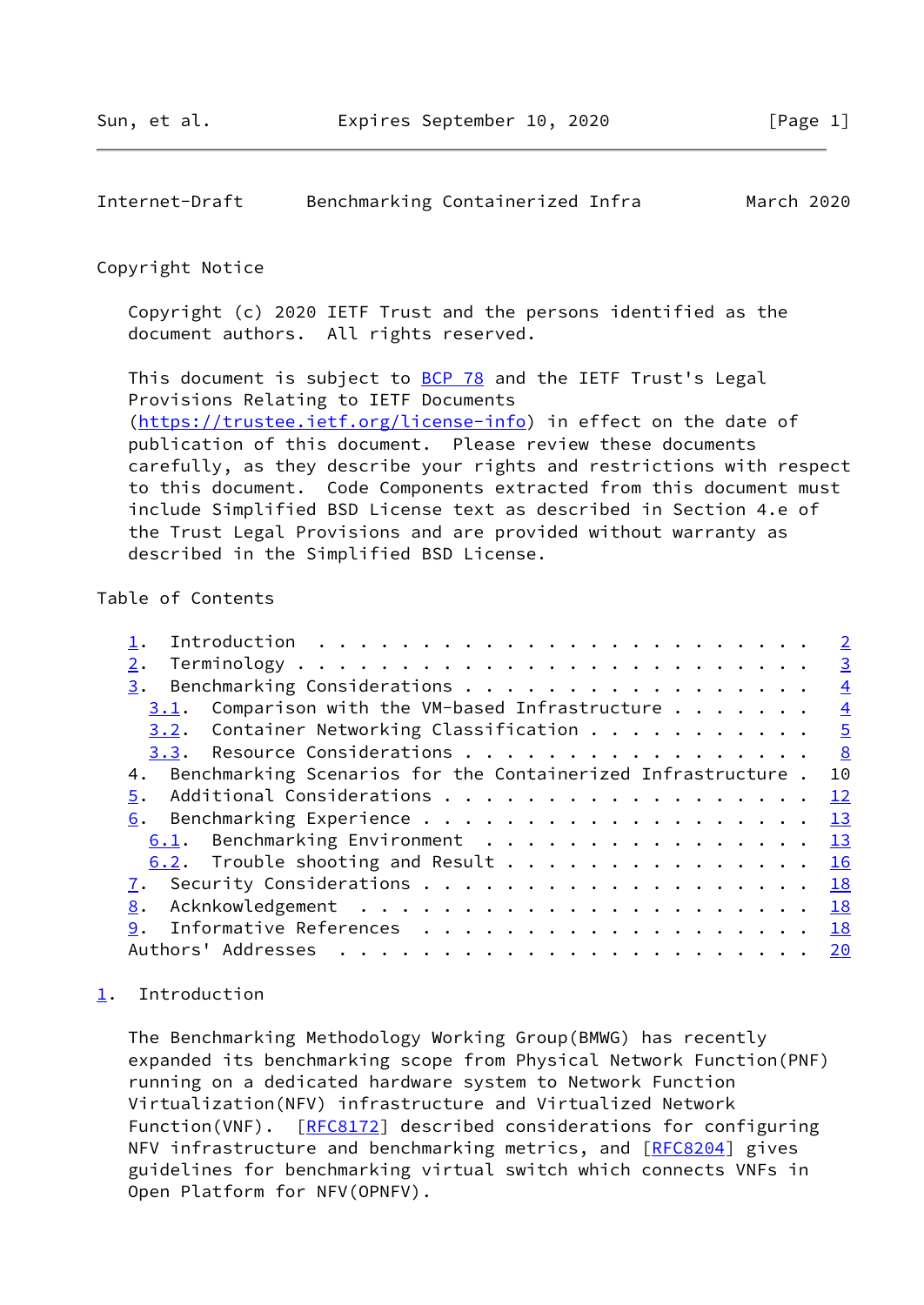Recently NFV infrastructure has evolved to include a lightweight virtualized platform called the containerized infrastructure, where VNFs share the same host Operating System(OS) and they are logically isolated by using a different namespace. While previous NFV

|  | Sun, et al. | Expires September 10, 2020 | [Page 2] |
|--|-------------|----------------------------|----------|
|--|-------------|----------------------------|----------|

<span id="page-2-0"></span>Internet-Draft Benchmarking Containerized Infra March 2020

 infrastructure uses a hypervisor to allocate resources for Virtual Machine(VMs) and instantiate VNFs on it, the containerized infrastructure virtualizes resources without a hypervisor, therefore making containers very lightweight and more efficient in infrastructure resource utilization compared to the VM-based NFV infrastructure. When we consider benchmarking for VNFs in the containerized infrastructure, it may have a different System Under Test(SUT) and Device Under Test(DUT) configuration compared with both black-box benchmarking and VM-based NFV infrastructure as described in [[RFC8172\]](https://datatracker.ietf.org/doc/pdf/rfc8172). Accordingly, additional configuration parameters and testing strategies may be required.

 In the containerized infrastructure, a VNF network is implemented by running both switch and router functions in the host system. For example, the internal communication between VNFs in the same host uses the L2 bridge function, while communication with external node(s) uses the L3 router function. For container networking, the host system may use a virtual switch(vSwitch), but other options exist. In the [\[ETSI-TST-009](#page-20-1)], they describe differences in networking structure between the VM-based and the containerized infrastructure. Occasioned by these differences, deployment scenarios for testing network performance described in [\[RFC8204](https://datatracker.ietf.org/doc/pdf/rfc8204)] may be partially applied to the containerized infrastructure, but other scenarios may be required.

 In this draft, we describe differences and additional considerations for benchmarking containerized infrastructure based on [\[RFC8172](https://datatracker.ietf.org/doc/pdf/rfc8172)] and [\[RFC8204](https://datatracker.ietf.org/doc/pdf/rfc8204)]. In particular, we focus on differences in system configuration parameters and networking configurations of the containerized infrastructure compared with VM-based NFV infrastructure. Note that, although the detailed configurations of both infrastructures differ, the new benchmarks and metrics defined in [[RFC8172\]](https://datatracker.ietf.org/doc/pdf/rfc8172) can be equally applied in containerized infrastructure from a generic-NFV point of view, and therefore defining additional metrics or methodologies is out of scope.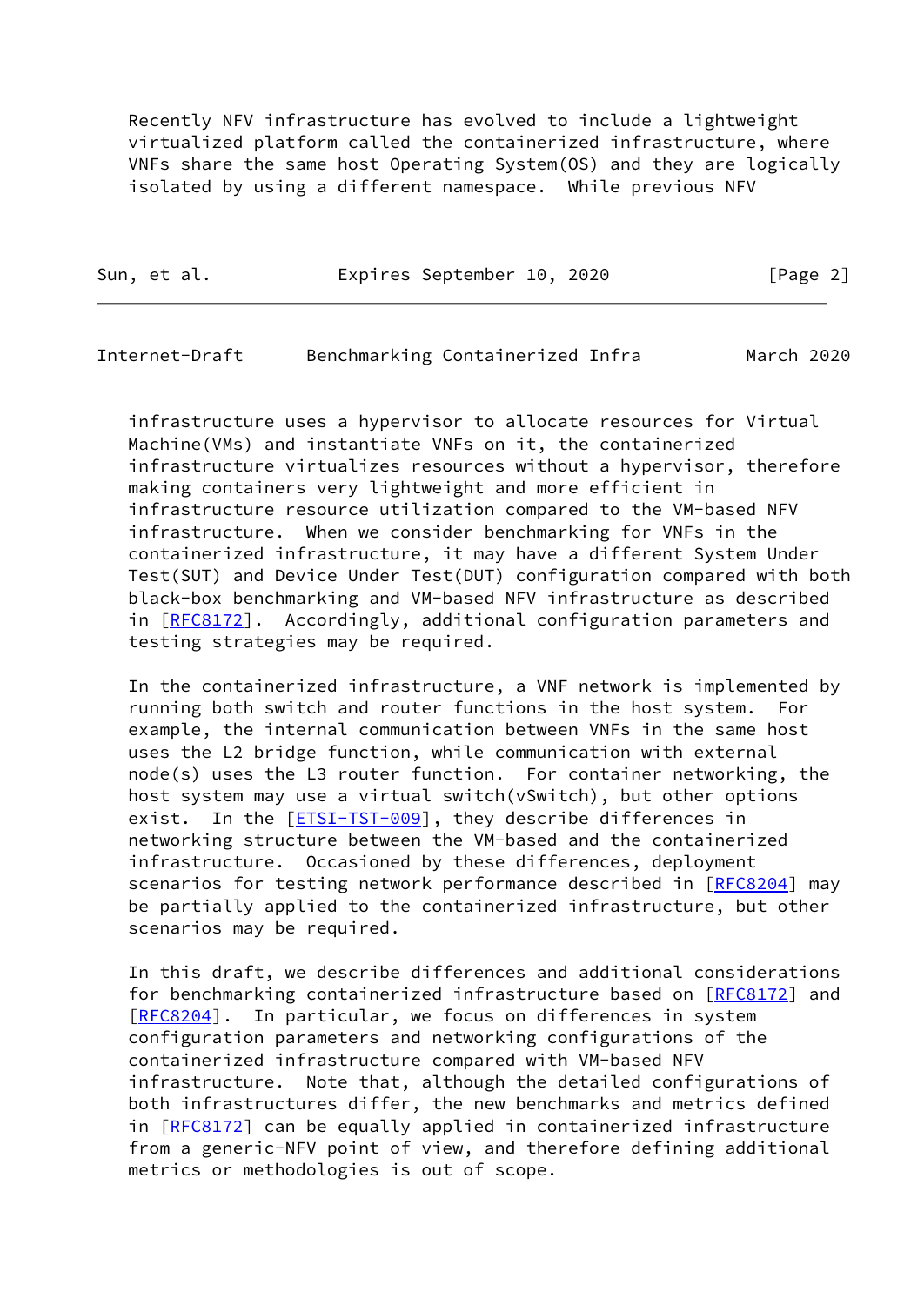### <span id="page-3-0"></span>[2](#page-3-0). Terminology

 The key words "MUST", "MUST NOT", "REQUIRED", "SHALL", "SHALL NOT", "SHOULD", "SHOULD NOT", "RECOMMENDED", "MAY", and "OPTIONAL" in this document is to be interpreted as described in  $[REC2119]$ . This document uses the terminology described in [[RFC8172\]](https://datatracker.ietf.org/doc/pdf/rfc8172), [[RFC8204](https://datatracker.ietf.org/doc/pdf/rfc8204)], [\[ETSI-TST-009](#page-20-1)].

Sun, et al. **Expires September 10, 2020** [Page 3]

<span id="page-3-2"></span>Internet-Draft Benchmarking Containerized Infra March 2020

<span id="page-3-1"></span>[3](#page-3-1). Benchmarking Considerations

<span id="page-3-3"></span>[3.1](#page-3-3). Comparison with the VM-based Infrastructure

 For the benchmarking of the containerized infrastructure, as mentioned in [\[RFC8172](https://datatracker.ietf.org/doc/pdf/rfc8172)], the basic approach is to reuse existing benchmarking methods developed within the BMWG. Various network function specifications defined in BMWG should still be applied to containerized VNF(C-VNF)s for the performance comparison with physical network functions and VM-based VNFs.

| Guest VM       | Guest VM                      | Container      | Container           |
|----------------|-------------------------------|----------------|---------------------|
|                |                               |                |                     |
| APP            | APP                           | APP            | APP                 |
| -------        |                               |                |                     |
|                |                               |                |                     |
|                | Guest Kernel     Guest Kernel | Bin/Libs       | Bin/Libs            |
|                | --------                      | ---------+     |                     |
|                | -----------+                  | ___________    | – – – – – ^ – – – - |
|                |                               |                |                     |
| Hypervisor     |                               | -------        |                     |
|                |                               |                | Container Engine    |
|                |                               |                |                     |
| Host OS Kernel |                               | Host OS Kernel |                     |
|                |                               |                |                     |
|                |                               |                |                     |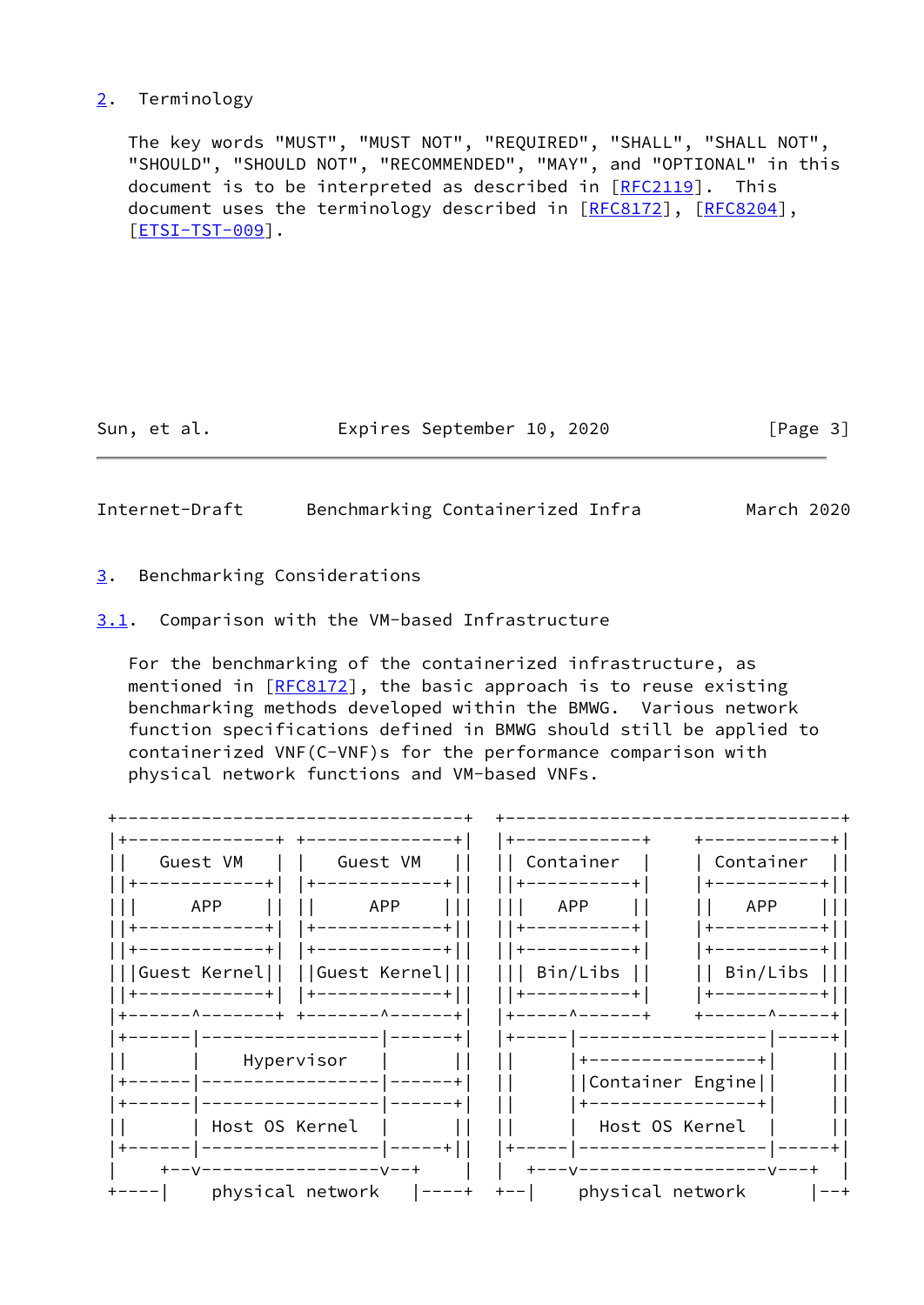+-----------------------+ +--------------------------+

(a) VM-Based Infrastructure (b) Containerized Infrastructure

Figure 1: Comparison of NFV Infrastructures

 In Figure 1, we describe two different NFV architectures: VM-based and Containerized. A major distinction between the containerized and the VM-based infrastructure is that with the former, all VNFs share the same host resources including but not limited to computing, storage and networking resources, as well as the host Operating System(OS), kernel and libraries. The absence of the guest OS and the hypervisor necessitates the following considerations that occur in the test environment:

 o When we consider hardware configurations for the containerized infrastructure, all components described in [\[RFC8172](https://datatracker.ietf.org/doc/pdf/rfc8172)] can be part of the test setup. While the capabilities of servers and storage should meet the minimum requirements for testing, it is possible to deploy a

| Sun, et al. | Expires September 10, 2020 |  | [Page 4] |
|-------------|----------------------------|--|----------|
|             |                            |  |          |

<span id="page-4-0"></span>Internet-Draft Benchmarking Containerized Infra March 2020

 test environment with fewer capabilities than in the VM-based infrastructure.

 o About configuration parameters, the containerized infrastructure needs a specified management system instead of a hypervisor(e.g. Linux Container, Docker Engine).

 o In the VM-based infrastructure, each VM manipulates packets in the kernel of the guest OS through its own CPU threads, virtualized and assigned by the hypervisor. On the other hand, C-VNFs use the host CPU without virtualization. Different CPU resource assignment methods may have different CPU utilization perspectives for performance benchmarking.

 o From a Memory Management Unit(MMU) point of view, there are differences in how the paging process is conducted between two environments. The main difference lies in the isolated nature of the OS for VM-based VNFs. In the containerized infrastructure, memory paging which processes conversion between a physical address and the virtual address is affected by the host resource directly. Thus, memory usage of each C-VNFs is more dependent on the host resource capabilities than in VM-based VNFs.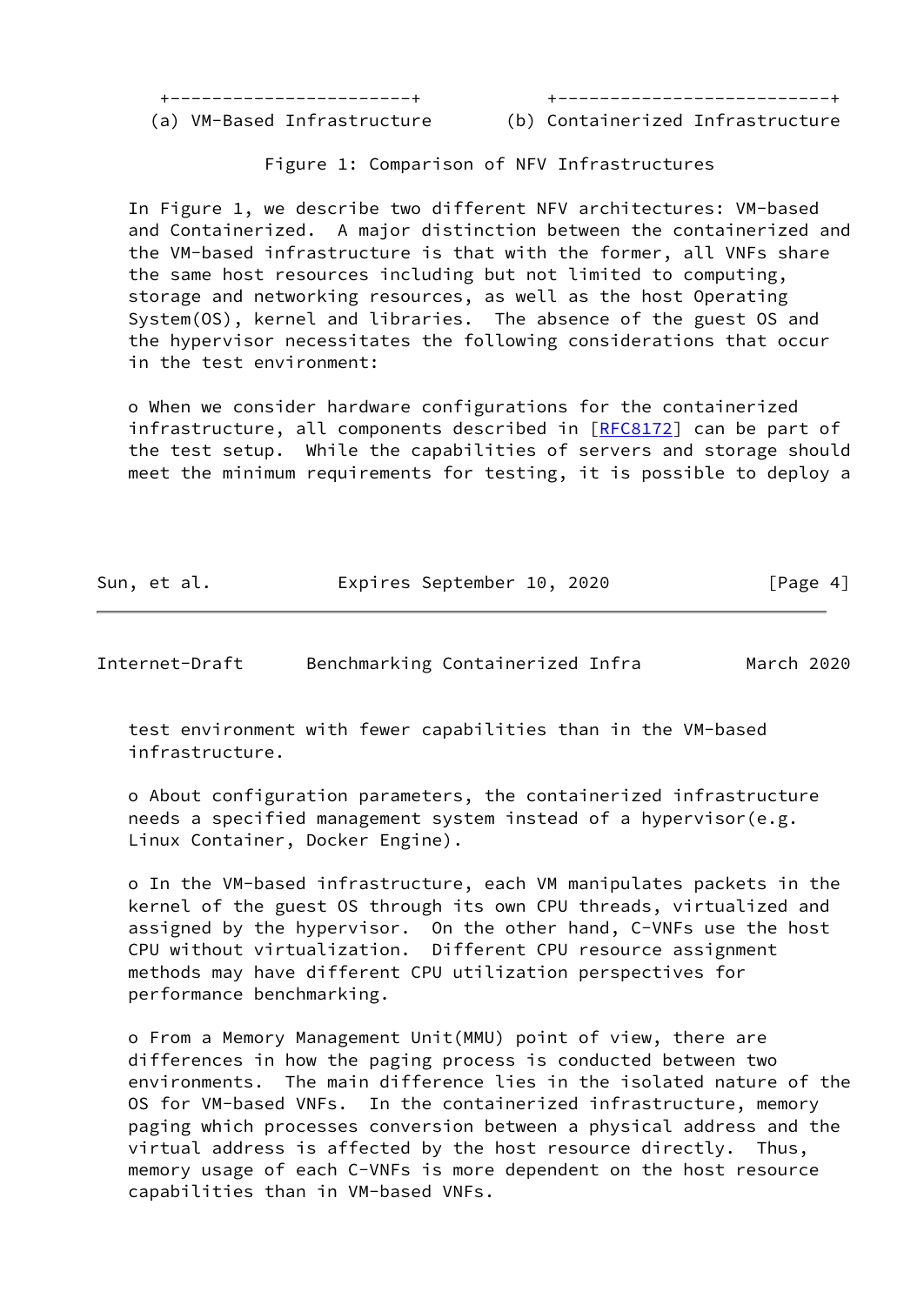### <span id="page-5-0"></span>[3.2](#page-5-0). Container Networking Classification

 Container networking services are provided as network plugins. Basically, using them, network services are deployed by using an isolation environment from container runtime through the host namespace, creating a virtual interface, allocating interface and IP address to C-VNF. Since the containerized infrastructure has different network architecture depending on its using plugins, it is necessary to specify the plugin used in the infrastructure. There are two proposed models for configuring network interfaces for containers as below;

 o CNM(Container Networking Model) proposed by Docker, using libnetwork which provides an interface between the Docker daemon and network drivers.

 o CNI(Container Network Interface) proposed by CoreOS, describing network configuration files in JSON format and plugins are instantiated as new namespaces. Kubernetes uses CNI for providing network service.

 Regardless of both CNM and CNI, the container network model can be classified into the kernel-space network model and user-space network model according to the location of network service creation. In the case of the kernel-based network model, network interfaces are

| Sun, et al. |  | Expires September 10, 2020 |  |  |  | [Page 5] |
|-------------|--|----------------------------|--|--|--|----------|
|-------------|--|----------------------------|--|--|--|----------|

Internet-Draft Benchmarking Containerized Infra March 2020

 created in kernel space so that data packets should be processed in network stack of host kernel before transferring packets to the C-VNF running in user-space. On the other hand, using user-based network model, data packets from physical network port are bypassed kernel processing and delivered directly to user-space. Specific technologies for each network model and example of network architecture are written as follows:

 o Kernel space network model: Docker Network[Docker-network], Flannel Network[Flannel], Calico[Calico], OVS(OpenvSwitch)[[OVS](#page-20-2)], OVN(Open Virtual Network) [\[OVN](#page-20-3)], eBPF[eBPF]

+------------------------------------------------------------------+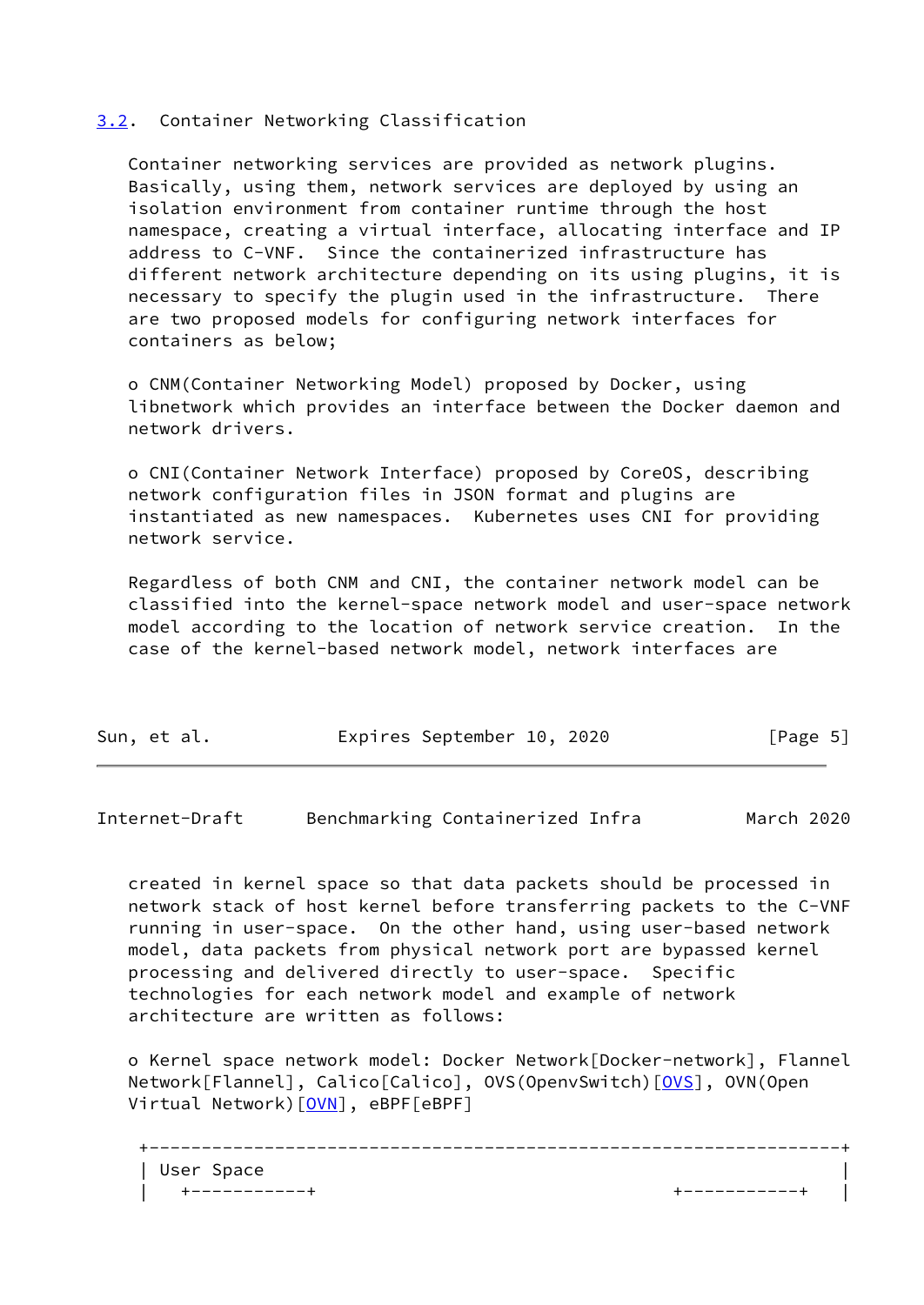

Expires September 10, 2020 Sun, et al.  $[Page 6]$ 

Internet-Draft Benchmarking Containerized Infra March 2020

| User Space +-----------------+ +-----------------+ | Container | | Container | | +-------------+ |  $+-$  vf driver  $|-+$  $+-$  vf driver  $|-+$ +-------------+ +-------------+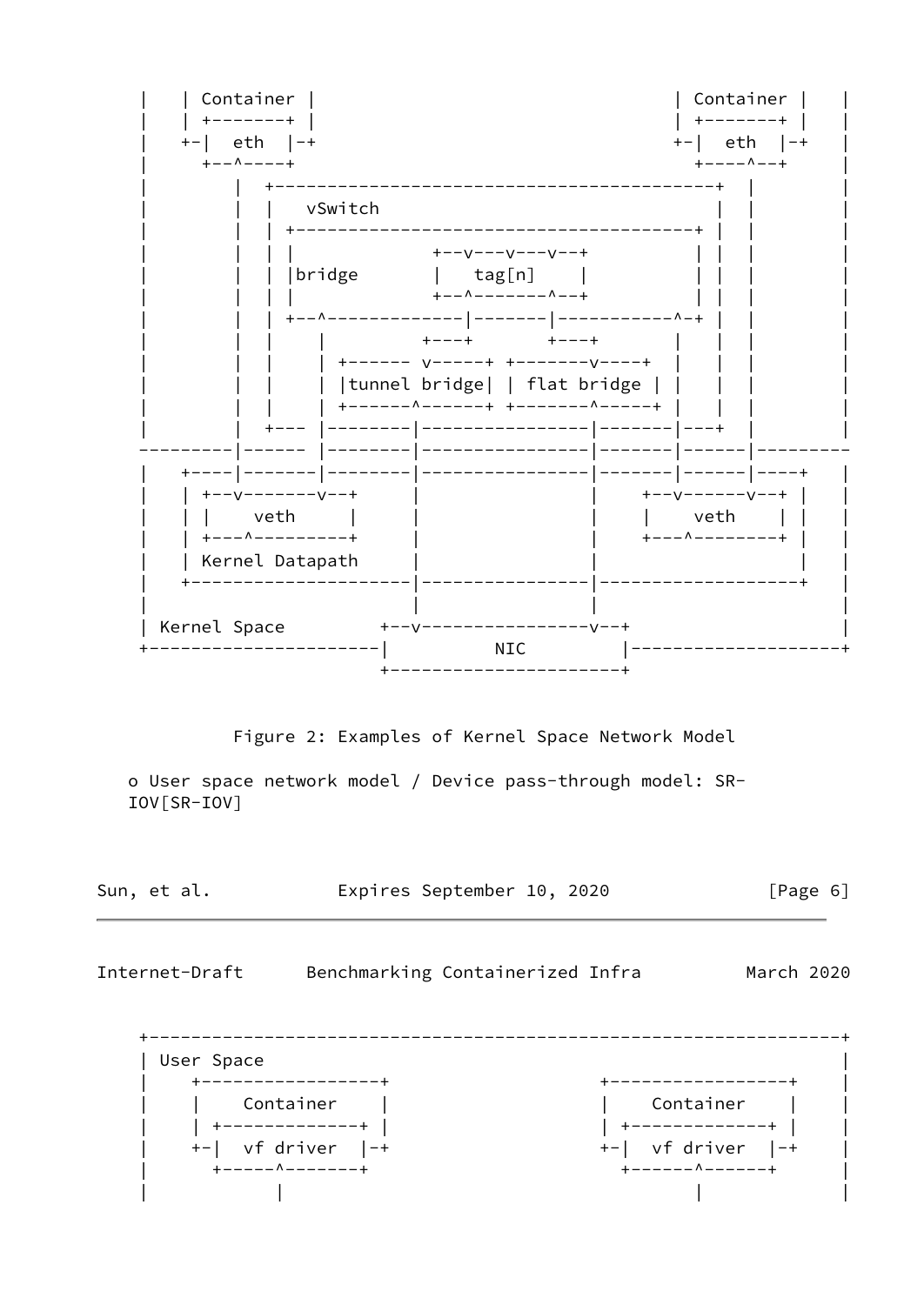

Figure 3: Examples of User Space Network Model - Device Pass-through

 o User space network model / vSwitch model: ovs-dpdk[ovs-dpdk], vpp[vpp], netmap[netmap]

<span id="page-7-0"></span>

| Sun, et al.    | Expires September 10, 2020       | [Page 7]   |
|----------------|----------------------------------|------------|
| Internet-Draft | Benchmarking Containerized Infra | March 2020 |
|                |                                  |            |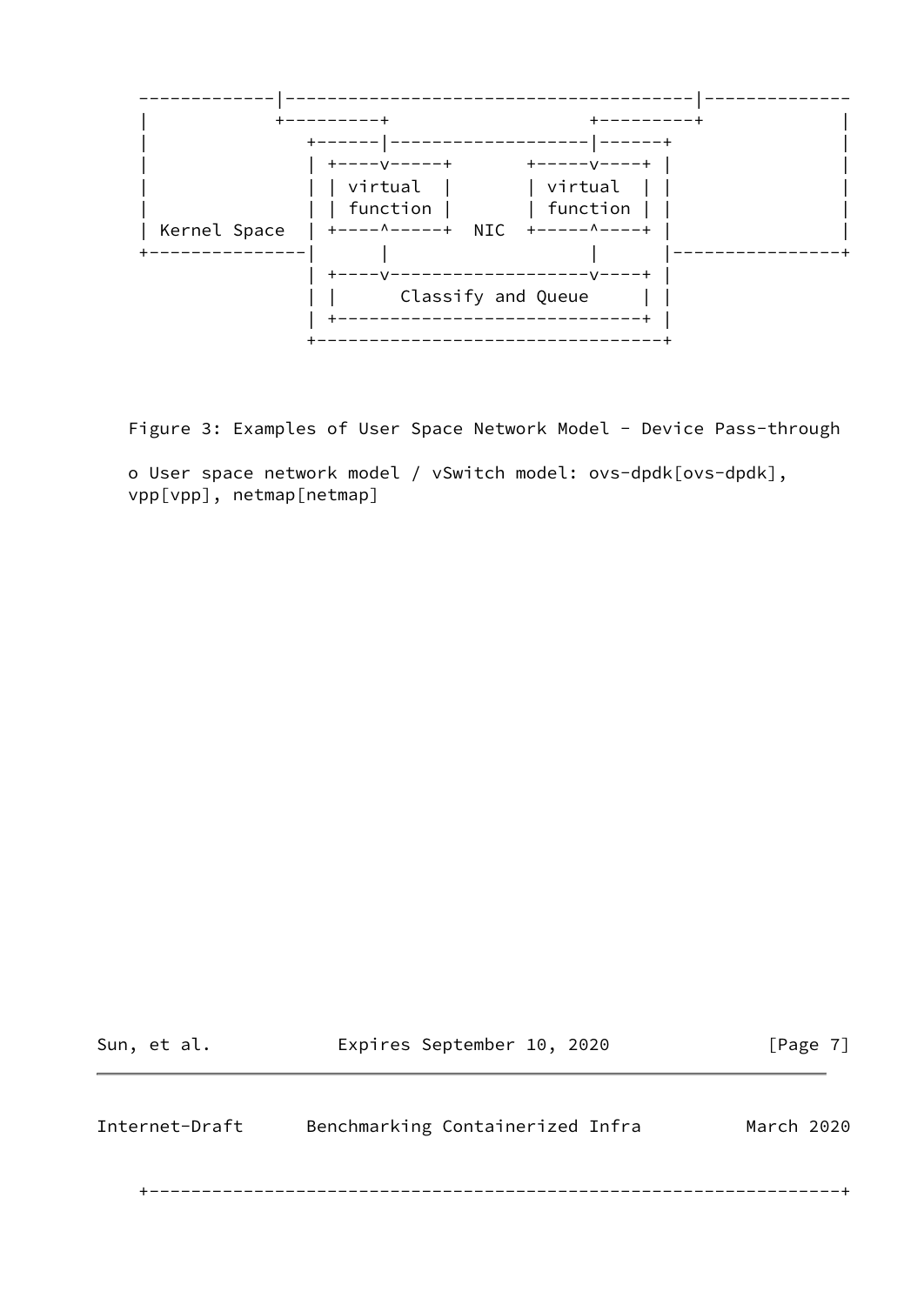

Figure 4: Examples of User Space Network Model - vSwitch Model using DPDK

### <span id="page-8-0"></span>[3.3](#page-8-0). Resource Considerations

 In the containerized infrastructure, resource utilization and isolation may have different characteristics compared with the VM based infrastructure. Some details are listed as follows:

#### o Hugepage

 The huge page is that configuring a large page size of memory to reduce Translation Lookaside Buffer(TLB) miss rate and increase the application performance. This increases the performance of logical/ virtual to physical address lookups performed by a CPU's memory management unit, and generally overall system performance. When using Cent OS or RedHat OS in the VM-based infrastructure, the huge

Sun, et al. Expires September 10, 2020 [Page 8]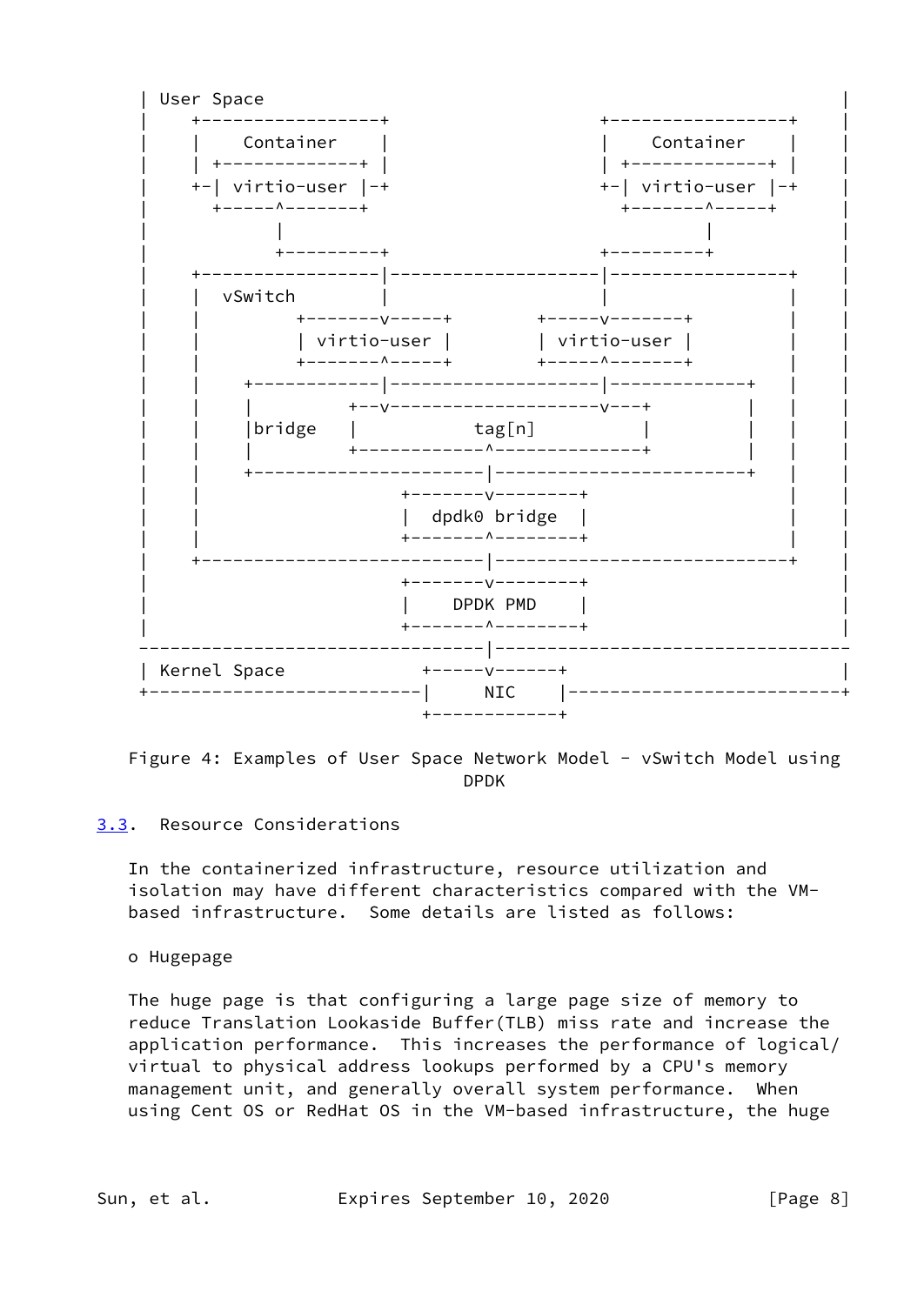page should be set to at least 1G byte. In the VM-based infrastructure, the host OS and the hypervisor can configure a huge page depending on the guest OS. For example, guest VMs with the Linux OS requires to set huge pages at least 1G bytes. Even though it is a huge size, since this memory page is for not only its running application but also guest OS operation processes, actual memory pages for application is smaller.

 In the containerized infrastructure, the container is isolated in the application level and administrators can set huge pages more granular level (e.g. Kubernetes allows to use of 512M bytes huge pages for the container as default values). Moreover, this page is dedicated to the application but another process so application use page more efficient way. Therefore, even if the page size is smaller than the VM, the effect of the huge page is large, which leads to the utilization of physical memory and the increasing number of functions in the host.

#### o NUMA

 NUMA technology can be used both in the VM-based and containerized infrastructure. Using NUMA, performance will be increasing not CPU and memory but also network since that network interface connected PCIe slot of specific NUMA node have locality. Using NUMA, it requires a strong understanding of VNF's memory requirements. If VNF uses more memory than a single NUMA node contains, the overhead will be occurred due to being spilled to another NUMA node.

 In the VM-based infrastructure, the hypervisor can perform extracting NUMA topology and schedules VM workloads. In containerized infrastructure, however, it is more difficult to expose the NUMA topology to the container and currently, it is hard to guarantee the locality of memory when the container is deployed to host that has multiple NUMA nodes. For that reason, the instantiation of C-VNFs is somewhat non-deterministic and apparently NUMA-Node agnostic, which is one way of saying that performance will likely vary whenever this instantiation is performed. So, when we use NUMA in the containerized infrastructure, repeated instantiation and testing to quantify the performance variation is required.

#### o RX/TX Multiple-Queue

 RX/TX Multiple-Queue technology[Multique], which enables packet sending/receiving processing to scale with the number of available vcpus of guest VM, may be used to enhance network performance in the VM-based infrastructure. However, RX/TX Multiple-Queue technology is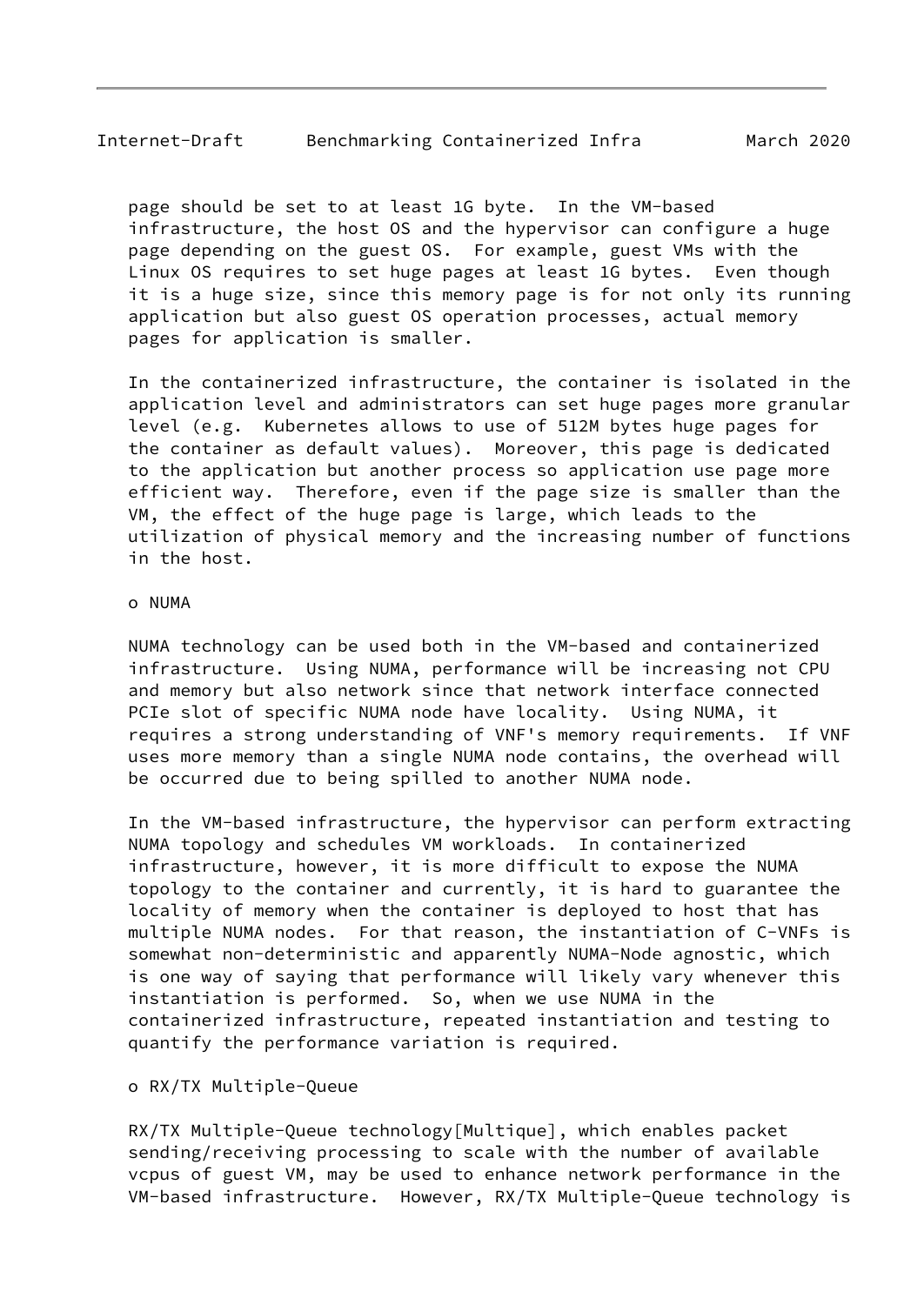not supported in the containerized infrastructure yet.

Sun, et al. **Expires September 10, 2020** [Page 9]

Internet-Draft Benchmarking Containerized Infra March 2020

<span id="page-10-0"></span>[4](#page-10-0). Benchmarking Scenarios for the Containerized Infrastructure

 Figure 5 shows briefly differences of network architectures based on deployment models. Basically, on bare metal, C-VNFs can be deployed as a cluster called POD by Kubernetes. Otherwise each C-VNF can be deployed separately using Docker. In the former case, there is only one external network interface even a POD contains more than one C-VNF. An additional deployment model considers a scenario in which C-VNFs or PODs are running on VM. In our draft, we define new terminologies; BMP which is Pod on bare metal and VMP which is Pod on VM.

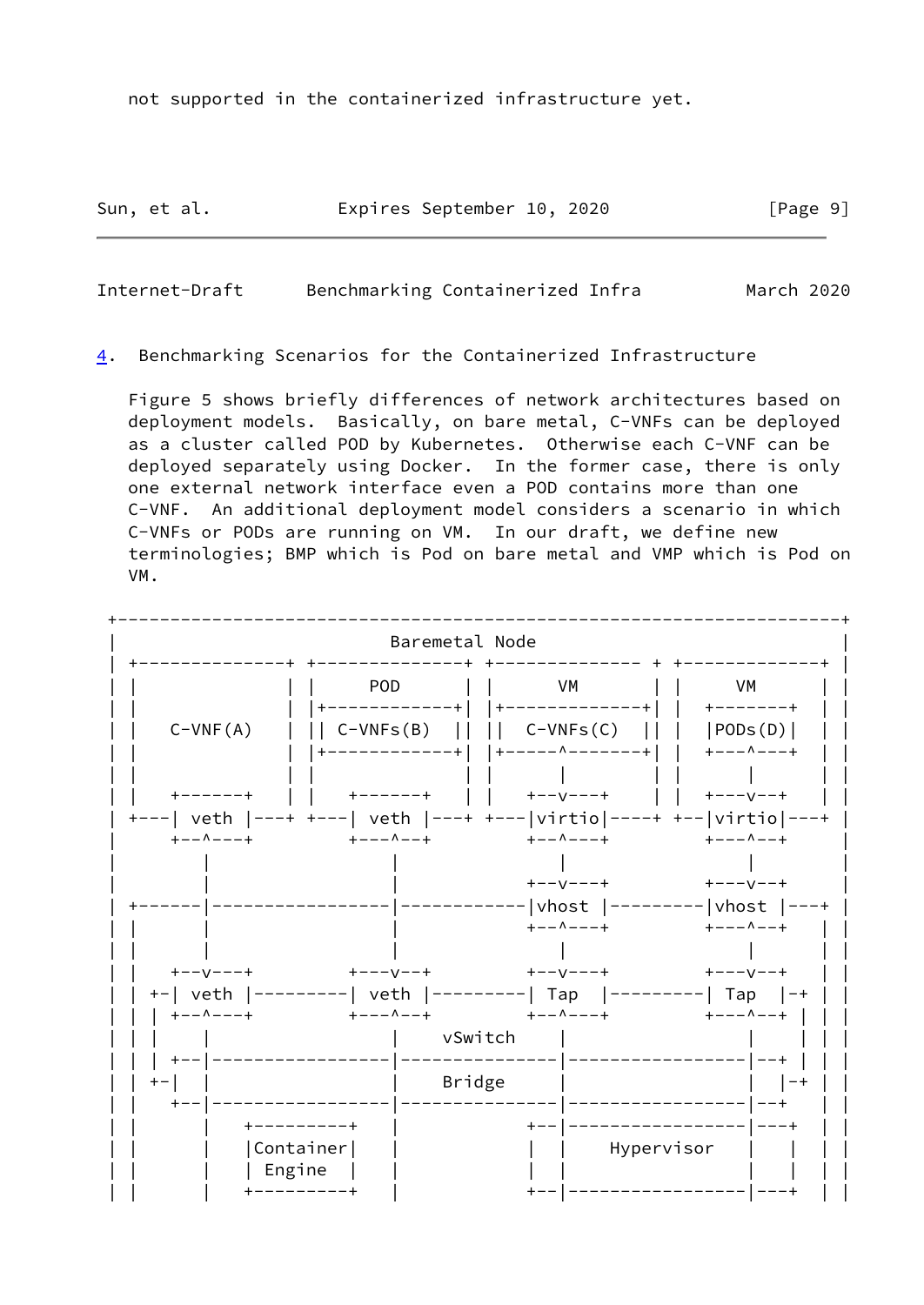

 Figure 5: Examples of Networking Architecture based on Deployment Models - (A)C-VNF on Baremetal (B)Pod on Baremetal(BMP) (C)C-VNF on VM (D)Pod on VM(VMP)

Sun, et al. **Expires September 10, 2020** [Page 10]

Internet-Draft Benchmarking Containerized Infra March 2020

In [[ETSI-TST-009\]](#page-20-1), they described data plane test scenarios in a single host. In that document, there are two scenarios for containerized infrastructure; Container2Container which is internal communication between two containers in the same Pod, and the Pod2Pod model which is communication between two containers running in different Pods. According to our new terminologies, we can call the Pod2Pod model as the BMP2BMP scenario. When we consider container running on VM as an additional deployment option, there can be more single host test scenarios as follows;



o BMP2VMP scenario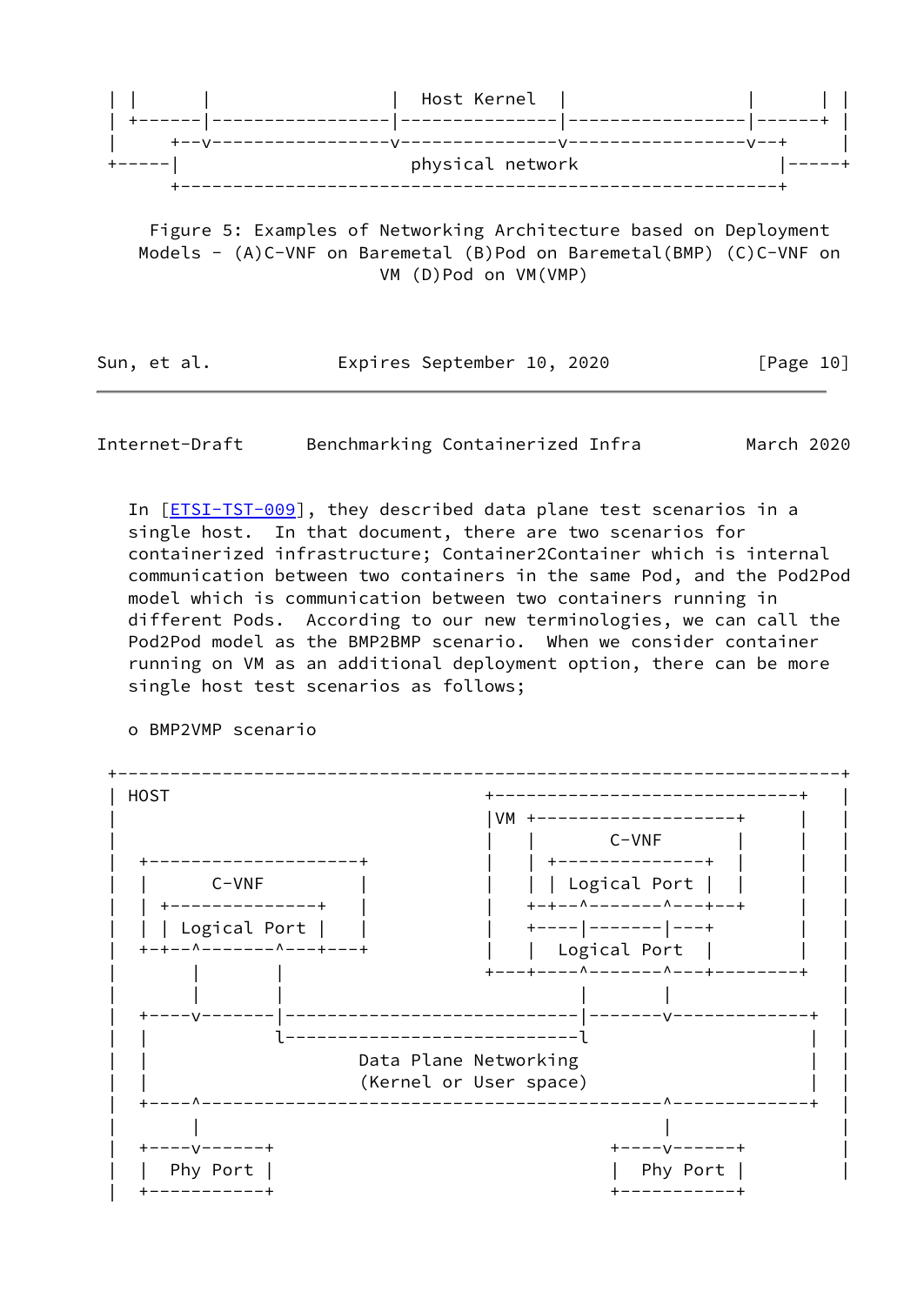

Figure 6: Single Host Test Scenario - BMP2VMP

o VMP2VMP scenario

Sun, et al.

Expires September 10, 2020

 $[Page 11]$ 

<span id="page-12-0"></span>Internet-Draft Benchmarking Containerized Infra March 2020

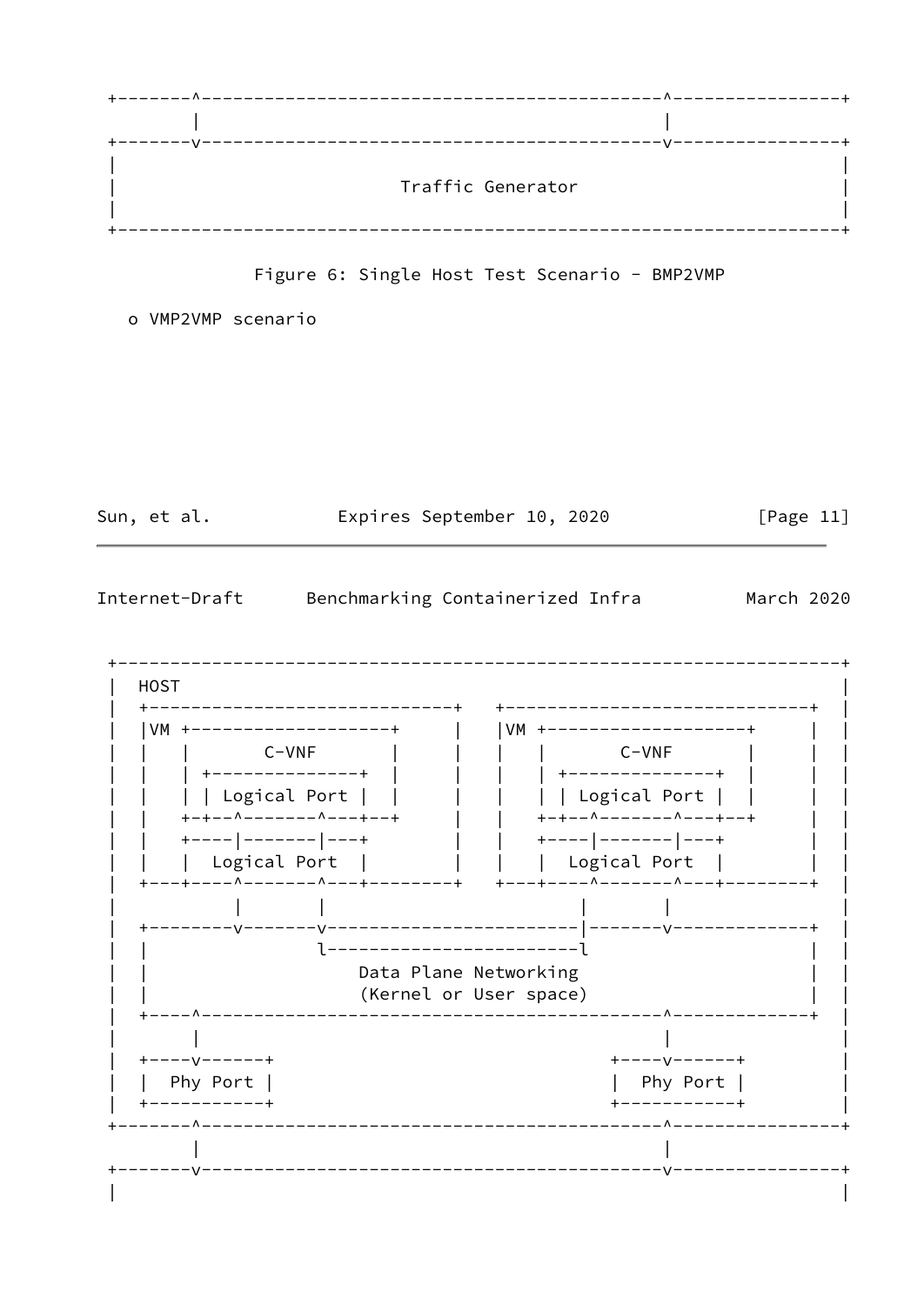| Traffic Generator |
|-------------------|
|                   |
|                   |

## Figure 7: Single Host Test Scenario - VMP2VMP

## <span id="page-13-0"></span>[5](#page-13-0). Additional Considerations

When we consider benchmarking for not only containerized but also VM based infrastructure and network functions, benchmarking scenarios may contain various operational use cases. Traditional black-box benchmarking is focused to measure in-out performance of packet from physical network ports since the hardware is tightly coupled with its function and only a single function is running on its dedicated hardware. However, in the NFV environment, the physical network port commonly will be connected to multiple VNFs(i.e. Multiple PVP test setup architectures were described in [[ETSI-TST-009\]](#page-20-1)) rather than dedicated to a single VNF. Therefore, benchmarking scenarios should reflect operational considerations such as number of VNFs or network services defined by a set of VNFs in a single host. [\[service-density](#page-21-1)], which proposed a way for measuring the performance of multiple NFV service instances at a varied service density on a

| Sun, et al. |  | Expires September 10, 2020 |  |  | [Page 12] |
|-------------|--|----------------------------|--|--|-----------|
|-------------|--|----------------------------|--|--|-----------|

<span id="page-13-2"></span>Internet-Draft Benchmarking Containerized Infra March 2020

 single host, is one example of these operational benchmarking aspects.

<span id="page-13-1"></span>[6](#page-13-1). Benchmarking Experience

<span id="page-13-3"></span>[6.1](#page-13-3). Benchmarking Environment

 In this test, our purpose is that we test performance of user space based model for container infrastructure and figure out relationship between resource allocation and network performance. With respect to this, we setup Contiv-VPP which is one of the user space based network solution in container infrastructure and tested like below.

o Three physical server for benchmarking

| Node Name | Specification | Description |  |
|-----------|---------------|-------------|--|
|           |               |             |  |
|           |               |             |  |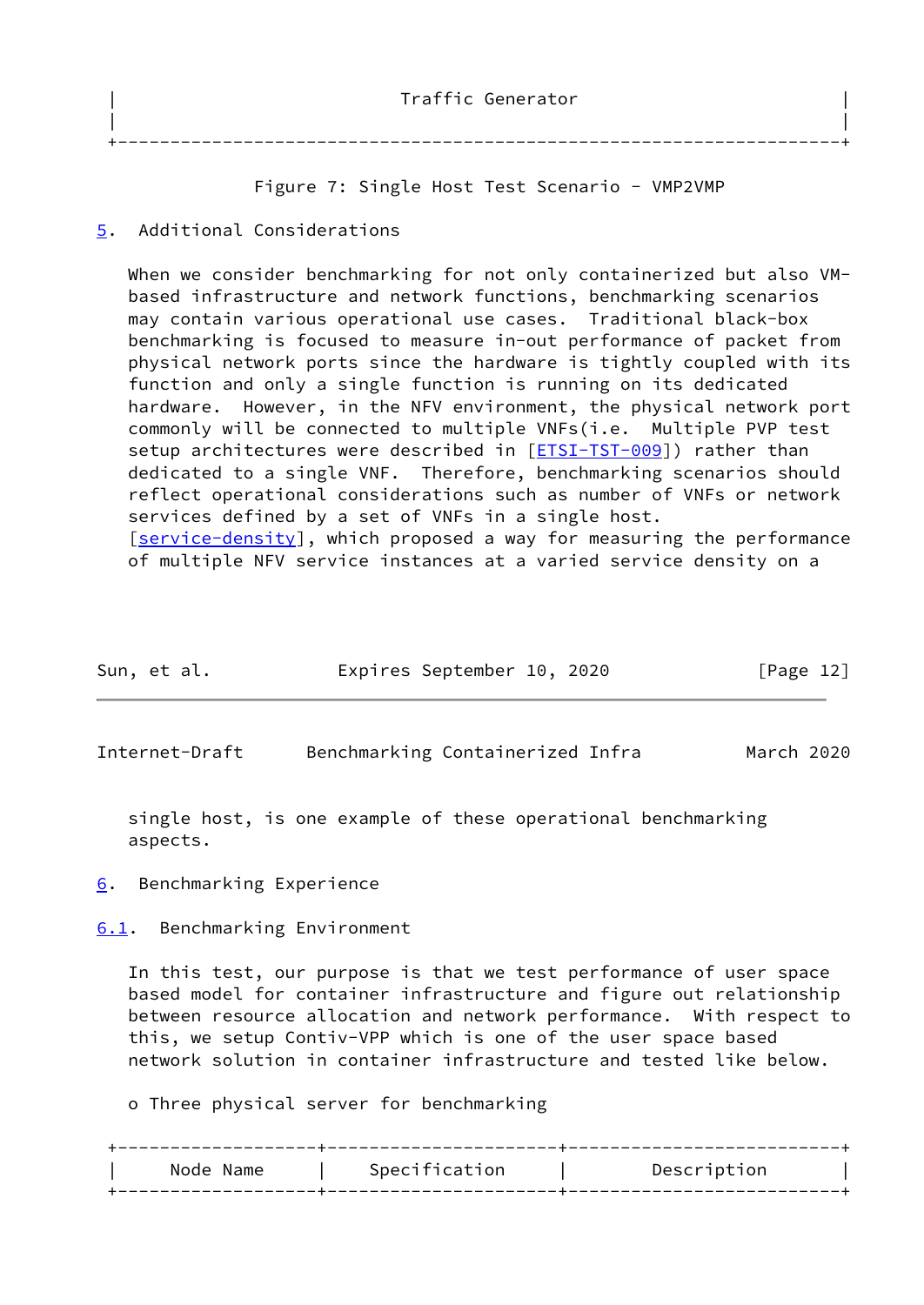| for Master | Conatiner Control $ -$ Intel(R) Xeon(R)<br>CPU E5-2690<br>(2Socket X 12Core)<br>MEM 128G<br>- DISK 2T<br>- Control plane : 1G                                         | Container Deployment<br>and Network Allocation<br>- ubuntu $18.04$<br>- Kubernetes Master<br>- CNI Conterller<br>Contive VPP Controller<br>Contive VPP Agent |
|------------|-----------------------------------------------------------------------------------------------------------------------------------------------------------------------|--------------------------------------------------------------------------------------------------------------------------------------------------------------|
| for Worker | Conatiner Service $ -$ Intel(R) Xeon(R)<br>Gold 6148<br>(2socket X 20Core)<br>MEM 128G<br>- DISK 2T<br>- Control plane : 1G<br>- Data plane : MLX 10G<br>(1NIC 2PORT) | Container Service<br>- ubuntu $18.04$<br>- Kubernetes Worker<br>- CNI Agent<br>Contive VPP Agent                                                             |
|            | Packet Generator $ -$ Intel(R) Xeon(R)<br>CPU E5-2690<br>MEM 128G<br>- DISK 2T<br>- Control plane : 1G<br>- Data plane : MLX 10G <br>(1NIC 2PORT)                     | Packet Generator<br>- CentOS 7<br>(2Socket X 12Core)   - installed Trex 2.4                                                                                  |

Figure 8: Test Environment-Server Specification

o The architecture of benchmarking

Sun, et al. **Expires September 10, 2020** [Page 13]

Internet-Draft Benchmarking Containerized Infra March 2020

 +----+ +--------------------------------------------------------+ | Containerized Infrastructure Master Node | | Containerized<br>| | +----------+<br>| 10.225.0 | | <-------> 1G PORT 0 | | | | | +-----------+ | | | +--------------------------------------------------------+ | | | | +--------------------------------------------------------+ Containerized Infrastructure Worker Node +----------------------------------+ | | s | | +-----------+ | +------------+ +------------+ | |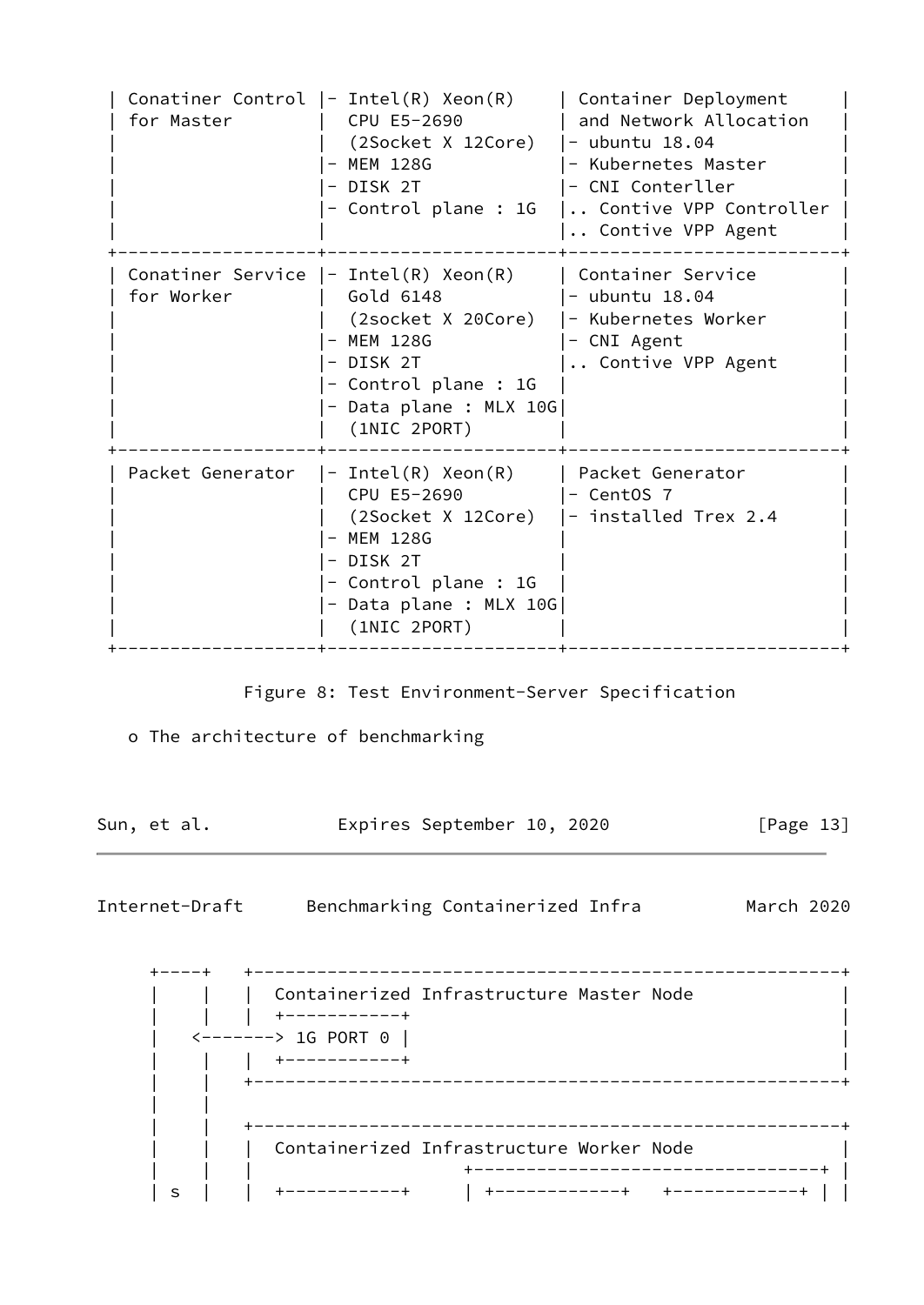

Figure 9: Test Environment-Architecture

o Network model of Containerized Infrastructure(User space Model)

| Sun, et al.    | Expires September 10, 2020               | [Page $14$ ] |
|----------------|------------------------------------------|--------------|
| Internet-Draft | Benchmarking Containerized Infra         | March 2020   |
|                | NUMA 0                                   | NUMA 0       |
|                | Containerized Infrastructure Worker Node |              |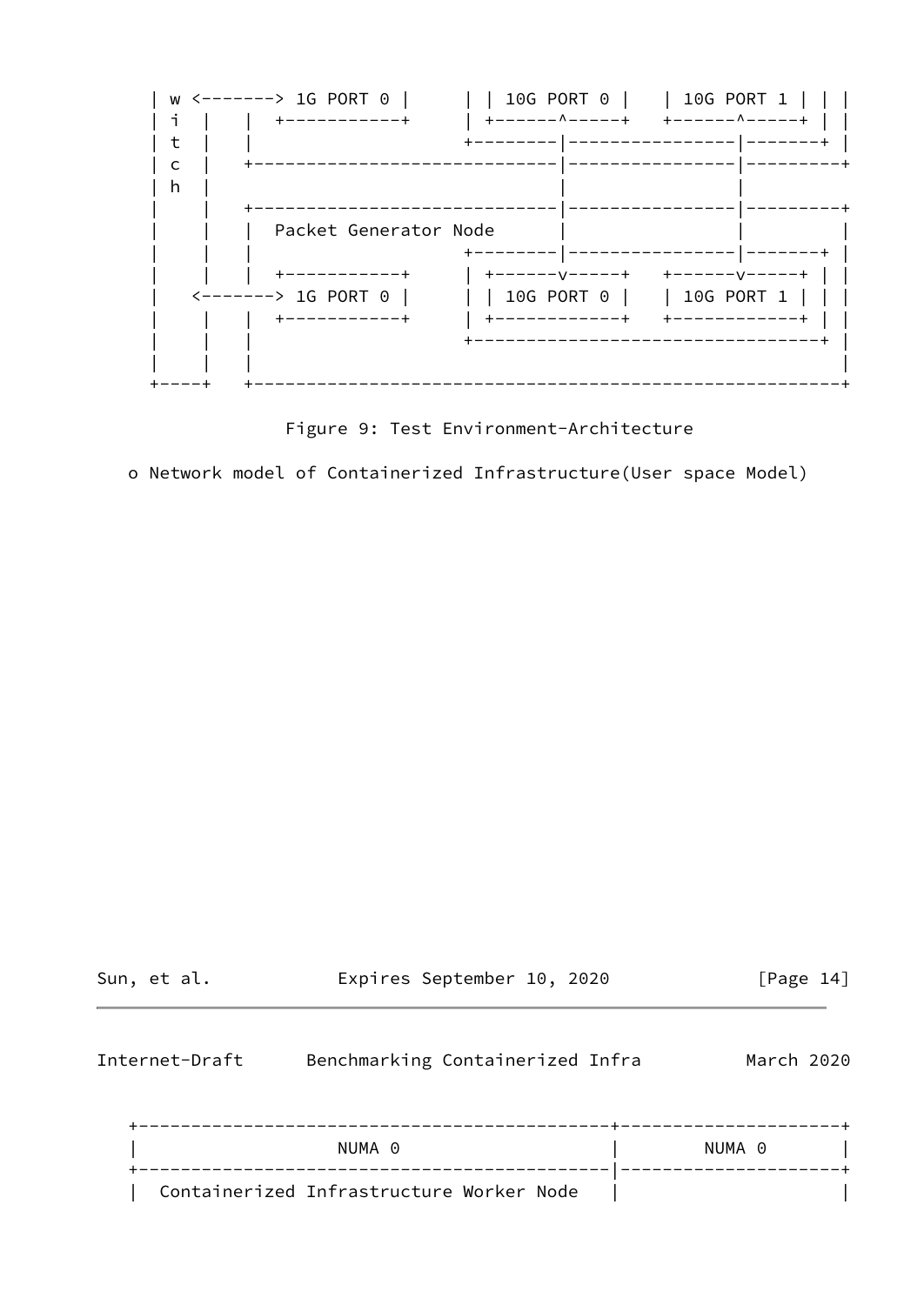

Figure 10: Test Environment-Network Architecture

We setup a Contive-VPP network to benchmark the user space container network model in the containerized infrastructure worker node. We setup network interface at NUMA0, and we created different network subnet VRF1, VRF2 to classify input and output data traffic,

Expires September 10, 2020 Sun, et al. [Page  $15$ ]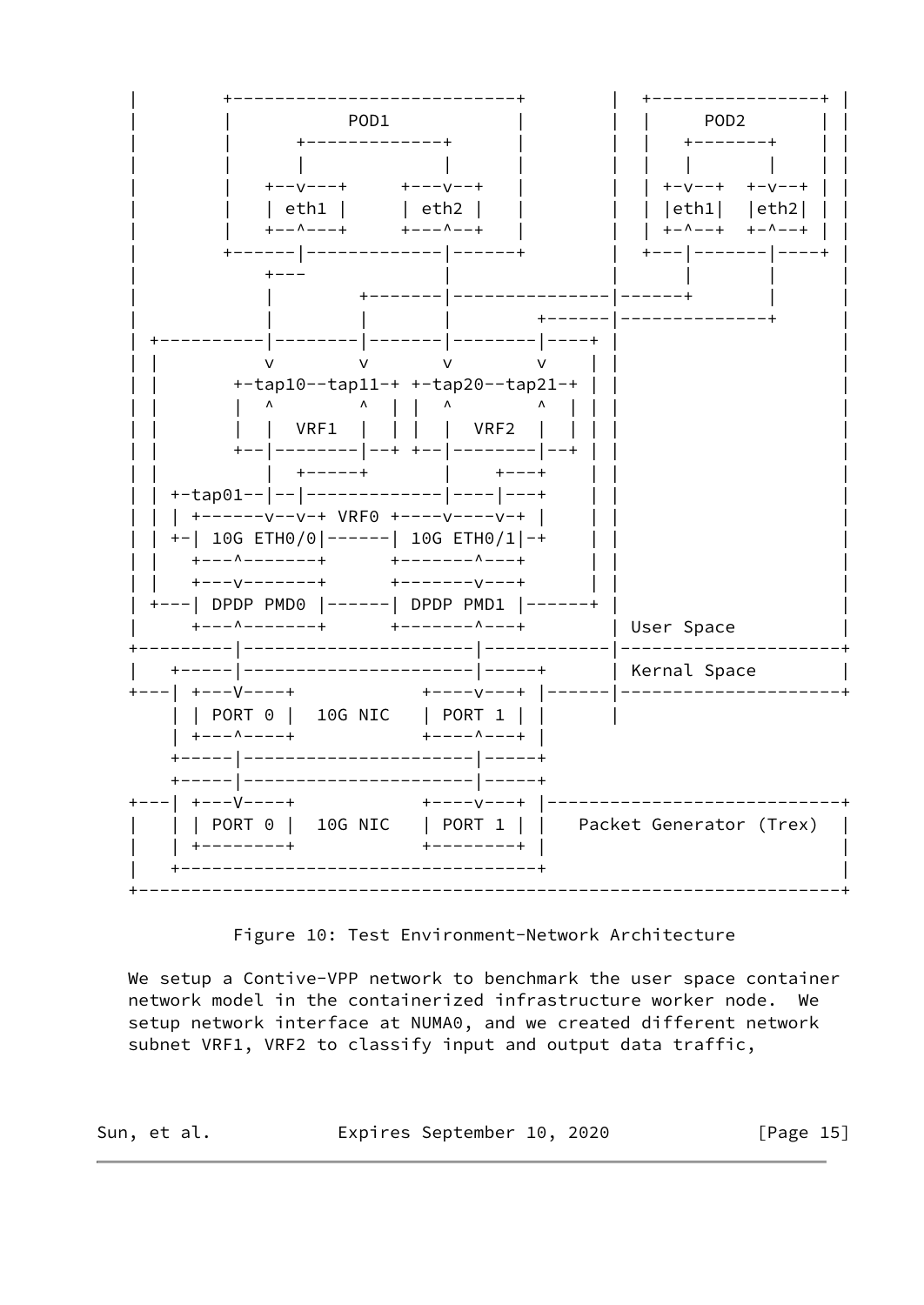<span id="page-17-1"></span> respectively. And then, we assigned two interface which connected to VRF1, VRF2 and, we setup routing table to route Trex packet from eth1 interface to eth2 interface in POD.

#### <span id="page-17-0"></span>[6.2](#page-17-0). Trouble shooting and Result

 In this environment, we confirmed that the routing table doesn't work when we send packet using Trex packet generator. The reason is that when kernel space based network configured, ip forwarding rule is processed to kernel stack level while 'ip packet forwarding rule' is processed only in vrf0, which is the default virtual routing and forwarding (VRF0) in VPP. That is, above testing architecture makes problem since vrf1 and vrf2 interface couldn't route packet. According to above result, we assigned vrf0 and vrf1 to POD and, data flow is like below.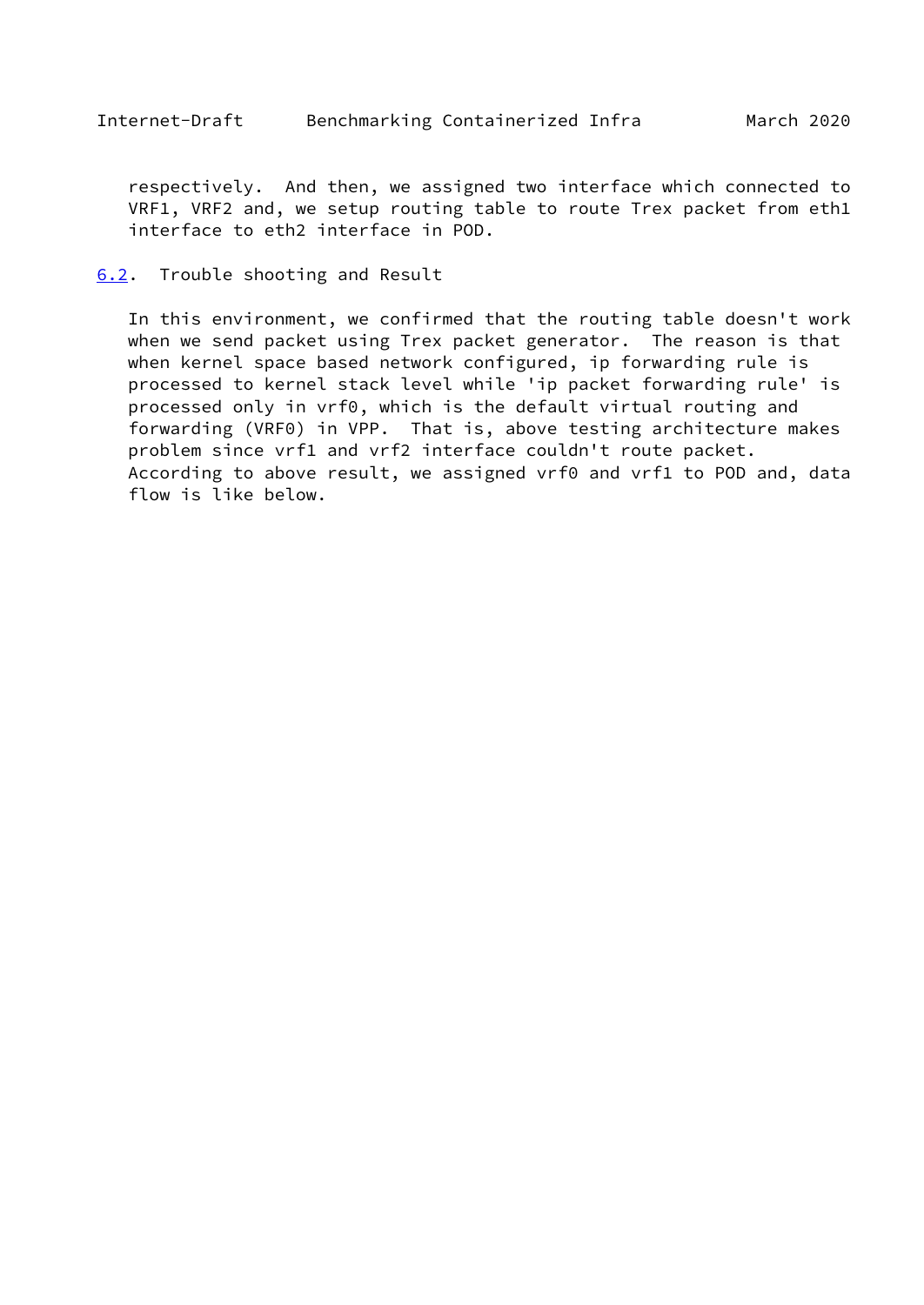

Internet-Draft Benchmarking Containerized Infra March 2020



\*- CPU pinning interface

Figure 11: Test Environment-Network Architecture(CPU Pinning)

 We conducted benchmarking with three conditions. The test environments are as follows. - Basic VPP switch - General kubernetes (No CPU Pining) - Shared Mode / Exclusive mode. In the basic Kubernetes environment, all PODs share a host's CPU. Shared mode is that some POD share a pool of CPU assigned to a specific PODs. Exclusive mode is that a specific POD dedicates a specific CPU to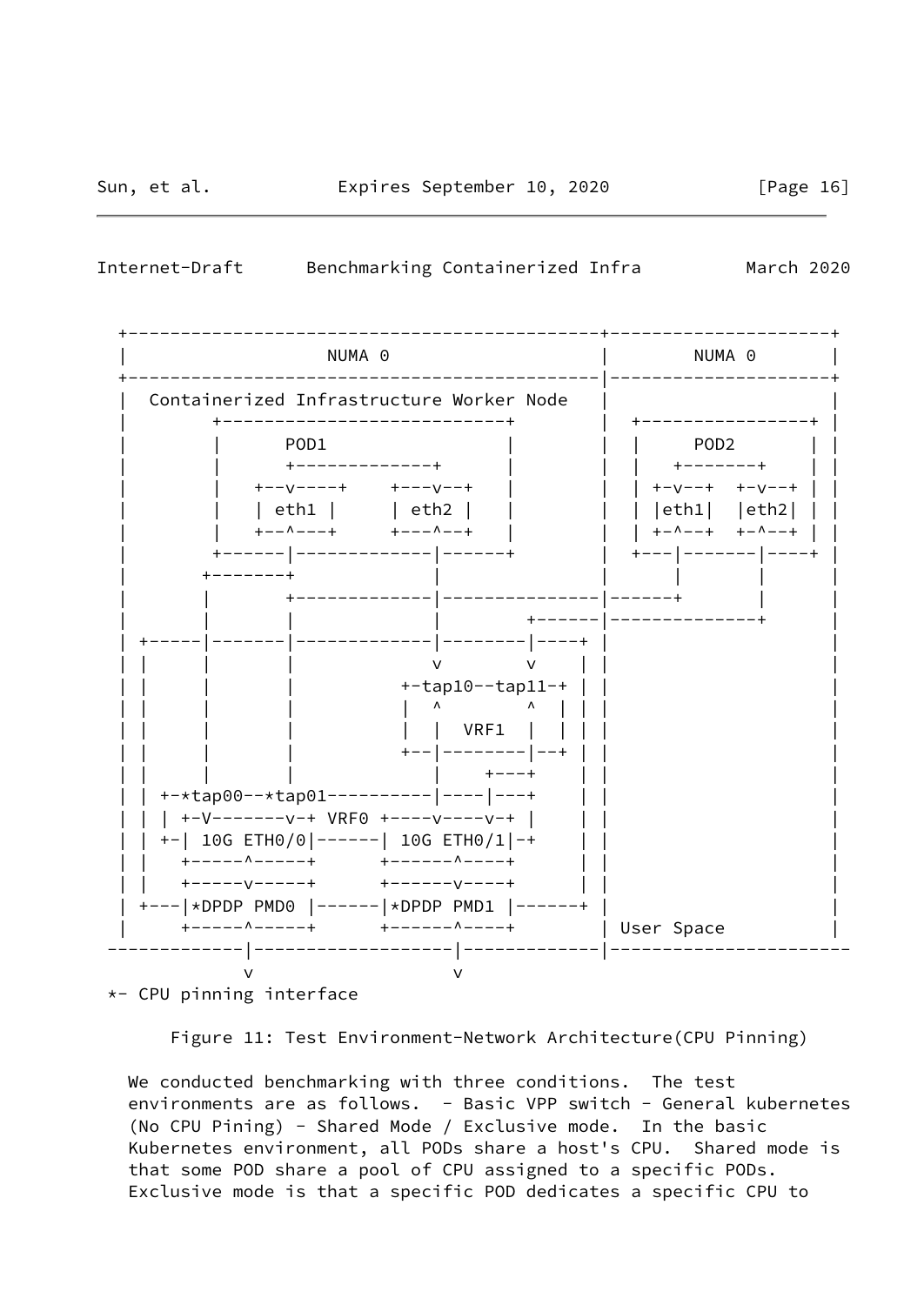use. In shared mode, we assigned two CPU for several POD, in exclusive mode, we dedicated one CPU for one POD, independently. The result is like Figure 12. First, the test was conducted to figure out the line rate of the VPP switch, and the basic Kubernetes performance. After that, we applied NUMA to network interface using Shared Mode and Exclusive Mode in the same node and different node respectively. In Exclusive and Shared mode tests, we confirmed that Exclusive mode showed better performance than Shared mode when same

| Sun, et al. | Expires September 10, 2020 |  | [Page $17$ ] |  |
|-------------|----------------------------|--|--------------|--|
|             |                            |  |              |  |

<span id="page-19-1"></span>Internet-Draft Benchmarking Containerized Infra March 2020

 NUMA cpu assigned, respectively. However, we confirmed that performance is reduced at the section between the vpp switch and the POD, so that it affect to total result.

| Model                | NUMA Mode (pinning)   Result(Gbps) |     |
|----------------------|------------------------------------|-----|
| Switch only          | N/A                                | 3.1 |
|                      | same NUMA                          | 9.8 |
| K8S Scheduler        | N/A                                | 1.5 |
| CMK-Exclusive Mode + | same NUMA                          | 4.7 |
|                      | Different NUMA                     | 3.1 |
| CMK-shared Mode      | same NUMA                          | 3.5 |
|                      | Different NUMA                     | 2.3 |
|                      |                                    |     |

Figure 12: Test Results

<span id="page-19-0"></span>[7](#page-19-0). Security Considerations

TBD

<span id="page-19-2"></span>[8](#page-19-2). Acknkowledgement

 We would like to thank Al, Maciek and Luis who reviewed and gave comments of previous draft.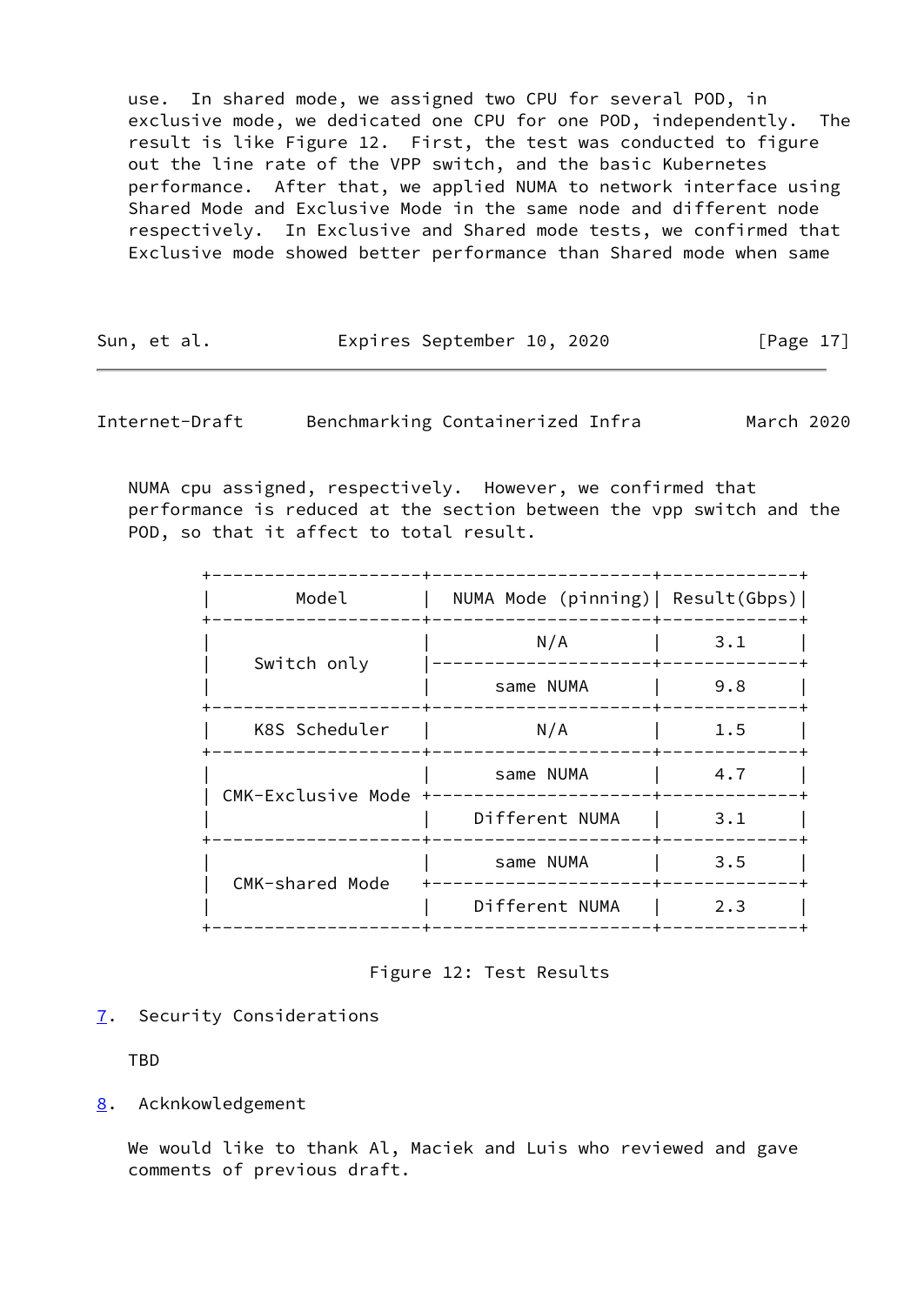# <span id="page-20-0"></span>[9](#page-20-0). Informative References

 [Calico] "Project Calico", July 2019, <[https://docs.projectcalico.org/>](https://docs.projectcalico.org/).

| [Docker-network] |  |
|------------------|--|
|------------------|--|

| "Docker, Libnetwork design", July 2019,                   |  |
|-----------------------------------------------------------|--|
| <https: docker="" github.com="" libnetwork=""></https:> . |  |

 [eBPF] "eBPF, extended Berkeley Packet Filter", July 2019, <[https://www.iovisor.org/technology/ebpf>](https://www.iovisor.org/technology/ebpf).

<span id="page-20-3"></span><span id="page-20-2"></span><span id="page-20-1"></span>

| Sun, et al.           | Expires September 10, 2020                                                                                                                                 |            | [Page 18] |
|-----------------------|------------------------------------------------------------------------------------------------------------------------------------------------------------|------------|-----------|
| Internet-Draft        | Benchmarking Containerized Infra                                                                                                                           | March 2020 |           |
| $[ESTSI-TST-009]$     | "Network Functions Virtualisation (NFV) Release 3;<br>Testing; Specification of Networking Benchmarks and<br>Measurement Methods for NFVI", October 2018.  |            |           |
| [Flannel]             | "flannel 0.10.0 Documentation", July 2019,<br><https: coreos.com="" flannel=""></https:> .                                                                 |            |           |
| [Multique]            | "Multiqueue virtio-net", July 2019,<br><https: multiqueue="" page="" www.linux-kvm.org="">.</https:>                                                       |            |           |
| [netmap]              | "Netmap: a framework for fast packet I/O", July 2019,<br><https: github.com="" luigirizzo="" netmap="">.</https:>                                          |            |           |
| $\lceil$ OVN $\rceil$ | "How to use Open Virtual Networking with Kubernetes", July<br>2019, <https: github.com="" ovn-kubernetes="" ovn-org="">.</https:>                          |            |           |
| [OVS]                 | "Open Virtual Switch", July 2019,<br><https: www.openvswitch.org=""></https:> .                                                                            |            |           |
| [ovs-dpdk]            | "Open vSwitch with DPDK", July 2019,<br><http: <br="" docs.openvswitch.org="" en="" install="" intro="" latest=""><math>d</math>pdk<math>/</math>.</http:> |            |           |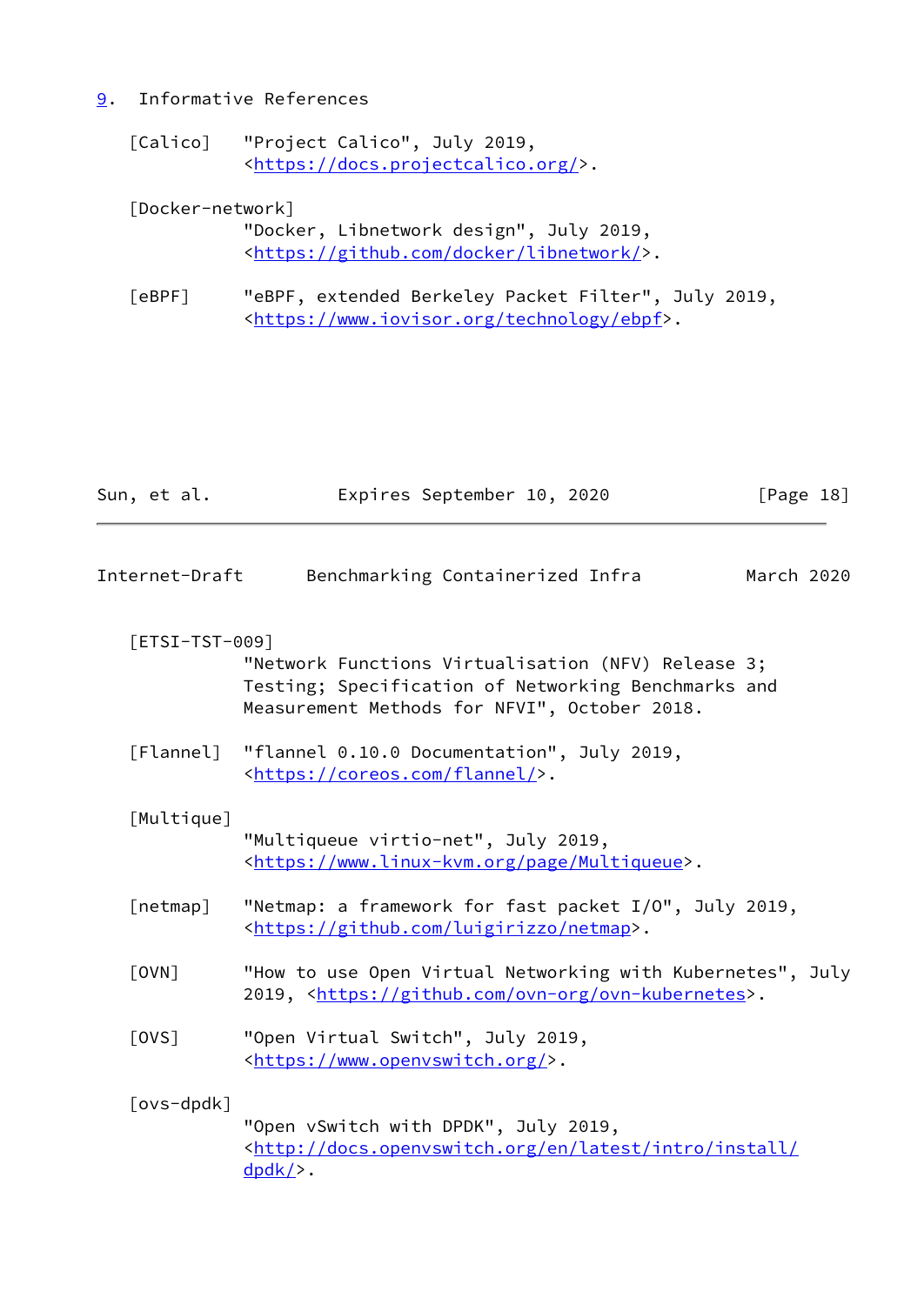- [RFC2119] Bradner, S., "Key words for use in RFCs to Indicate Requirement Levels", [RFC 2119](https://datatracker.ietf.org/doc/pdf/rfc2119), March 1997.
- [RFC8172] Morton, A., "Considerations for Benchmarking Virtual Network Functions and Their Infrastructure", [RFC 8172](https://datatracker.ietf.org/doc/pdf/rfc8172), July 2017.
- [RFC8204] Tahhan, M., O'Mahony, B., and A. Morton, "Benchmarking Virtual Switches in the Open Platform for NFV (OPNFV)", [RFC 8204,](https://datatracker.ietf.org/doc/pdf/rfc8204) September 2017.
- <span id="page-21-1"></span> [service-density] Konstantynowicz, M. and P. Mikus, "NFV Service Density Benchmarking", March 2019, <[https://tools.ietf.org/html/](https://tools.ietf.org/html/draft-mkonstan-nf-service-density-00) [draft-mkonstan-nf-service-density-00>](https://tools.ietf.org/html/draft-mkonstan-nf-service-density-00).
- [SR-IOV] "SRIOV for Container-networking", July 2019, <[https://github.com/intel/sriov-cni>](https://github.com/intel/sriov-cni).
- [vpp] "VPP with Containers", July 2019, [<https://fdio](https://fdio-vpp.readthedocs.io/en/latest/usecases/containers.html) [vpp.readthedocs.io/en/latest/usecases/containers.html>](https://fdio-vpp.readthedocs.io/en/latest/usecases/containers.html).

| Sun, et al. | Expires September 10, 2020 |  | [Page 19] |
|-------------|----------------------------|--|-----------|
|-------------|----------------------------|--|-----------|

<span id="page-21-0"></span>Internet-Draft Benchmarking Containerized Infra March 2020

Authors' Addresses

 Kyoungjae Sun School of Electronic Engineering Soongsil University 369, Sangdo-ro, Dongjak-gu Seoul, Seoul 06978 Republic of Korea

 Phone: +82 10 3643 5627 EMail: gomjae@dcn.ssu.ac.kr

 Hyunsik Yang School of Electronic Engineering Soongsil University 369, Sangdo-ro, Dongjak-gu Seoul, Seoul 06978 Republic of Korea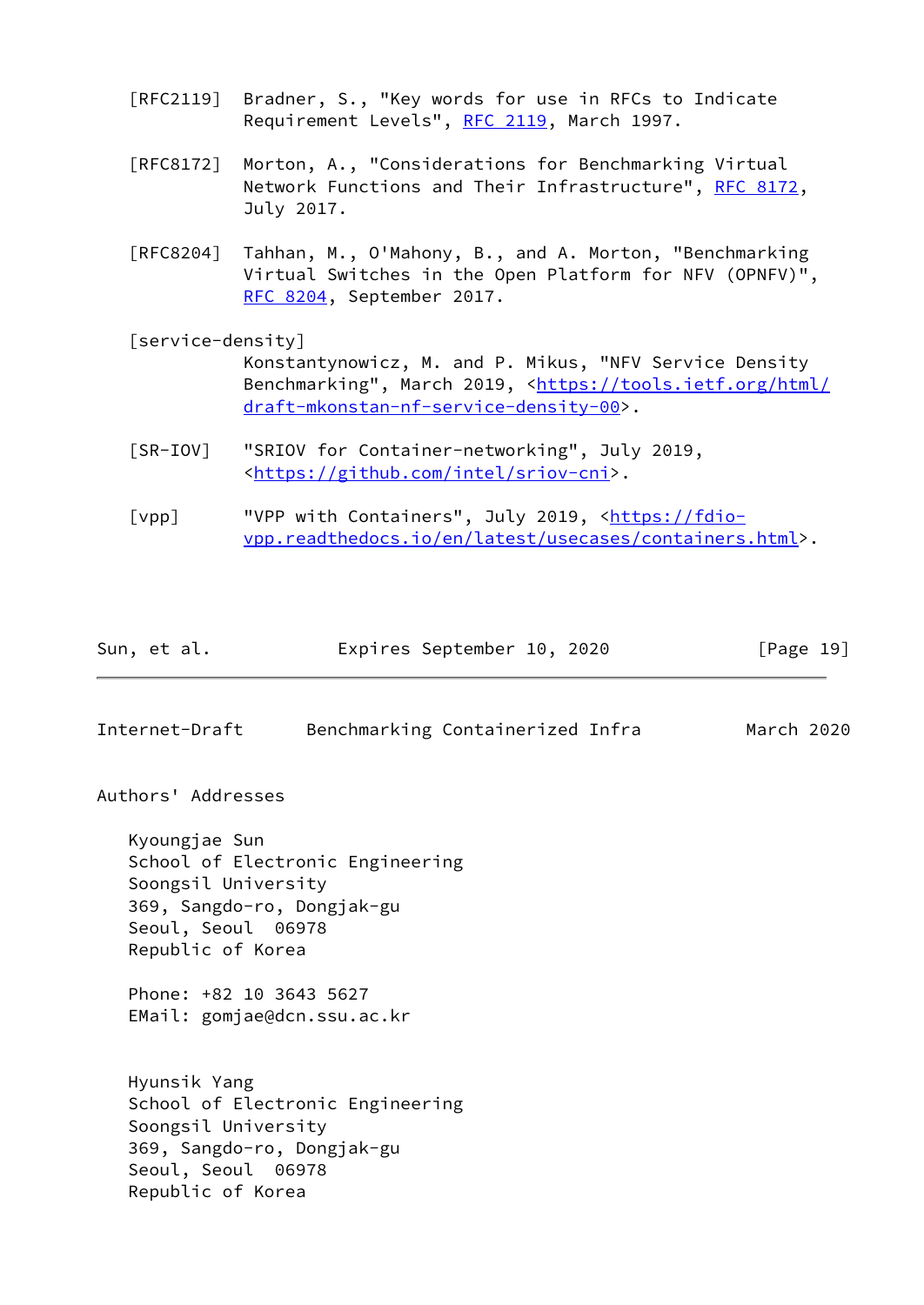Phone: +82 10 9005 7439 EMail: yangun@dcn.ssu.ac.kr

 Youngki Park School of Electronic Engineering Soongsil University 369, Sangdo-ro, Dongjak-gu Seoul, Seoul 06978 Republic of Korea

 Phone: +82 10 4281 0720 EMail: ykpark@dcn.ssu.ac.kr

 Younghan Kim School of Electronic Engineering Soongsil University 369, Sangdo-ro, Dongjak-gu Seoul, Seoul 06978 Republic of Korea

 Phone: +82 10 2691 0904 EMail: younghak@ssu.ac.kr

Sun, et al. **Expires September 10, 2020** [Page 20]

Internet-Draft Benchmarking Containerized Infra March 2020

Wangbong Lee

 ETRI 161, Gajeong-ro, Yoosung-gu Dajeon, Dajeon 34129 Republic of Korea

 Phone: +82 10 5336 2323 EMail: leewb@etri.re.kr